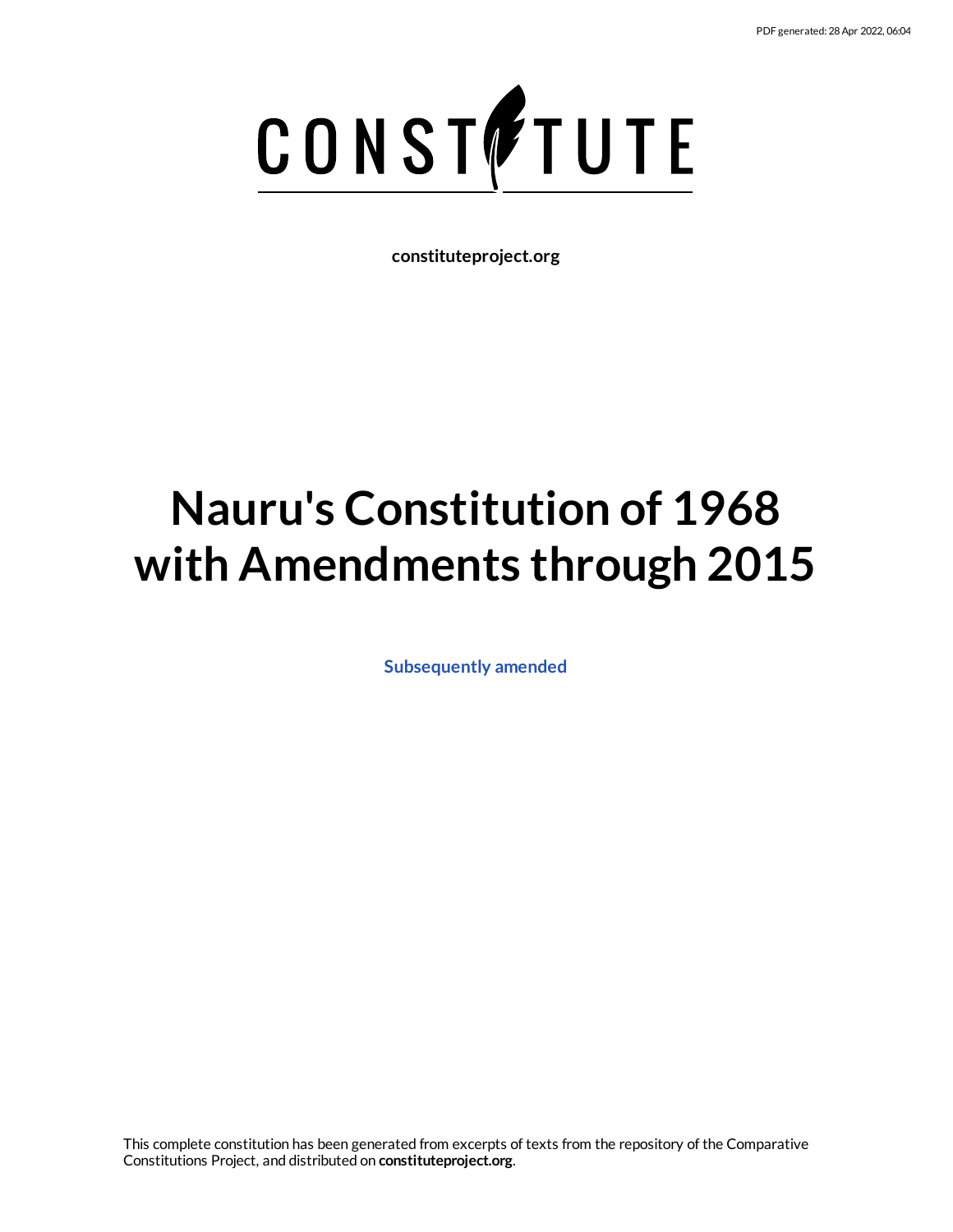# **Table of contents**

| PART I. THE REPUBLIC OF NAURU AND THE SUPREME LAW OF NAURU 5      |  |
|-------------------------------------------------------------------|--|
|                                                                   |  |
|                                                                   |  |
| PART II. PROTECTION OF FUNDAMENTAL RIGHTS AND FREEDOMS  5         |  |
|                                                                   |  |
|                                                                   |  |
|                                                                   |  |
|                                                                   |  |
|                                                                   |  |
|                                                                   |  |
|                                                                   |  |
|                                                                   |  |
|                                                                   |  |
|                                                                   |  |
|                                                                   |  |
|                                                                   |  |
|                                                                   |  |
|                                                                   |  |
|                                                                   |  |
|                                                                   |  |
|                                                                   |  |
|                                                                   |  |
|                                                                   |  |
|                                                                   |  |
|                                                                   |  |
|                                                                   |  |
|                                                                   |  |
|                                                                   |  |
|                                                                   |  |
|                                                                   |  |
|                                                                   |  |
|                                                                   |  |
|                                                                   |  |
|                                                                   |  |
|                                                                   |  |
|                                                                   |  |
|                                                                   |  |
|                                                                   |  |
|                                                                   |  |
| 36. Determinations and Questions of Membership of Parliament.  14 |  |
|                                                                   |  |
|                                                                   |  |
|                                                                   |  |
|                                                                   |  |
|                                                                   |  |
|                                                                   |  |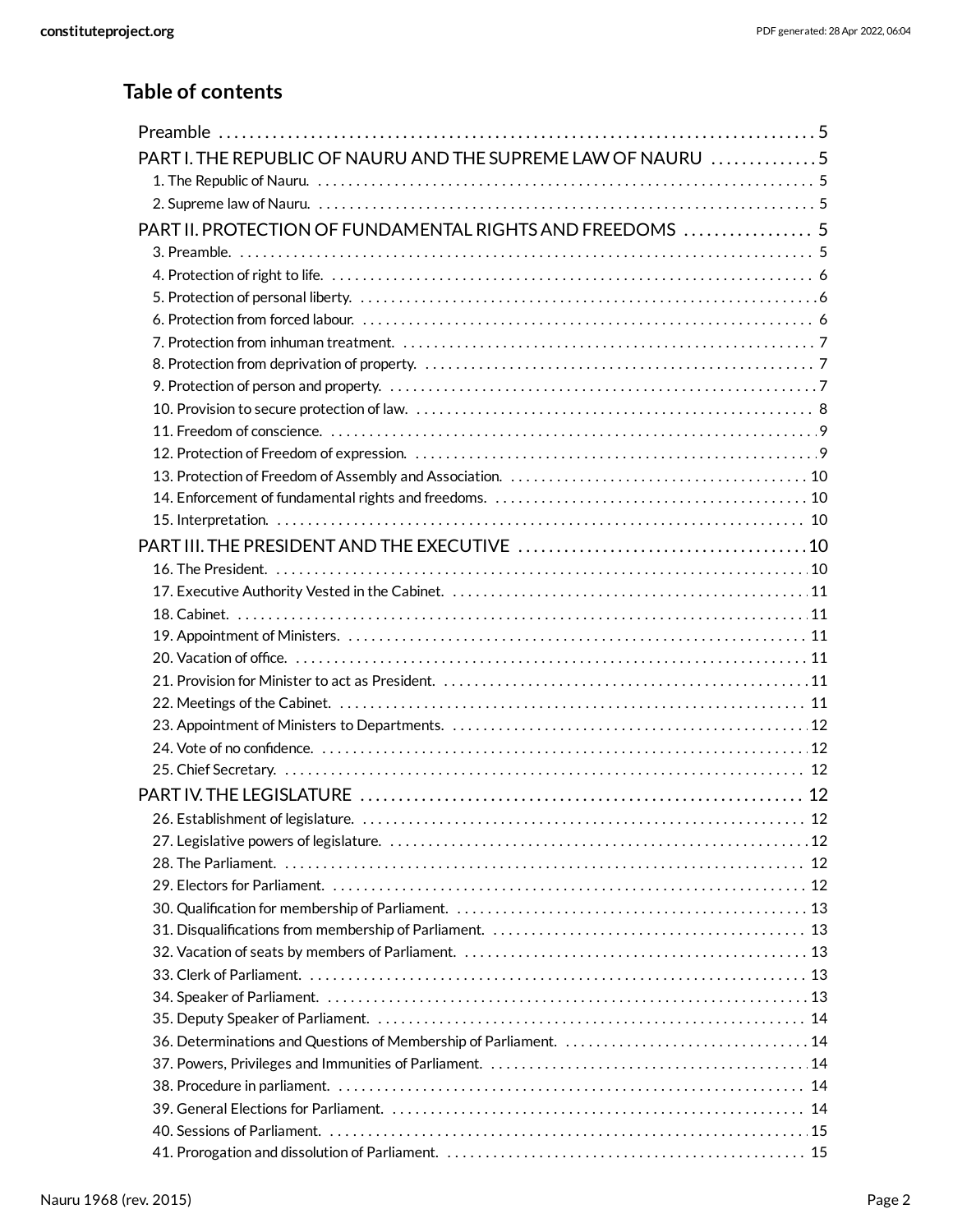| 69. Power of Parliament to establish Public Service Board and to make special provisions regarding |  |
|----------------------------------------------------------------------------------------------------|--|
|                                                                                                    |  |
|                                                                                                    |  |
|                                                                                                    |  |
|                                                                                                    |  |
|                                                                                                    |  |
|                                                                                                    |  |
|                                                                                                    |  |
|                                                                                                    |  |
|                                                                                                    |  |
|                                                                                                    |  |
|                                                                                                    |  |
|                                                                                                    |  |
|                                                                                                    |  |
|                                                                                                    |  |
|                                                                                                    |  |
|                                                                                                    |  |
|                                                                                                    |  |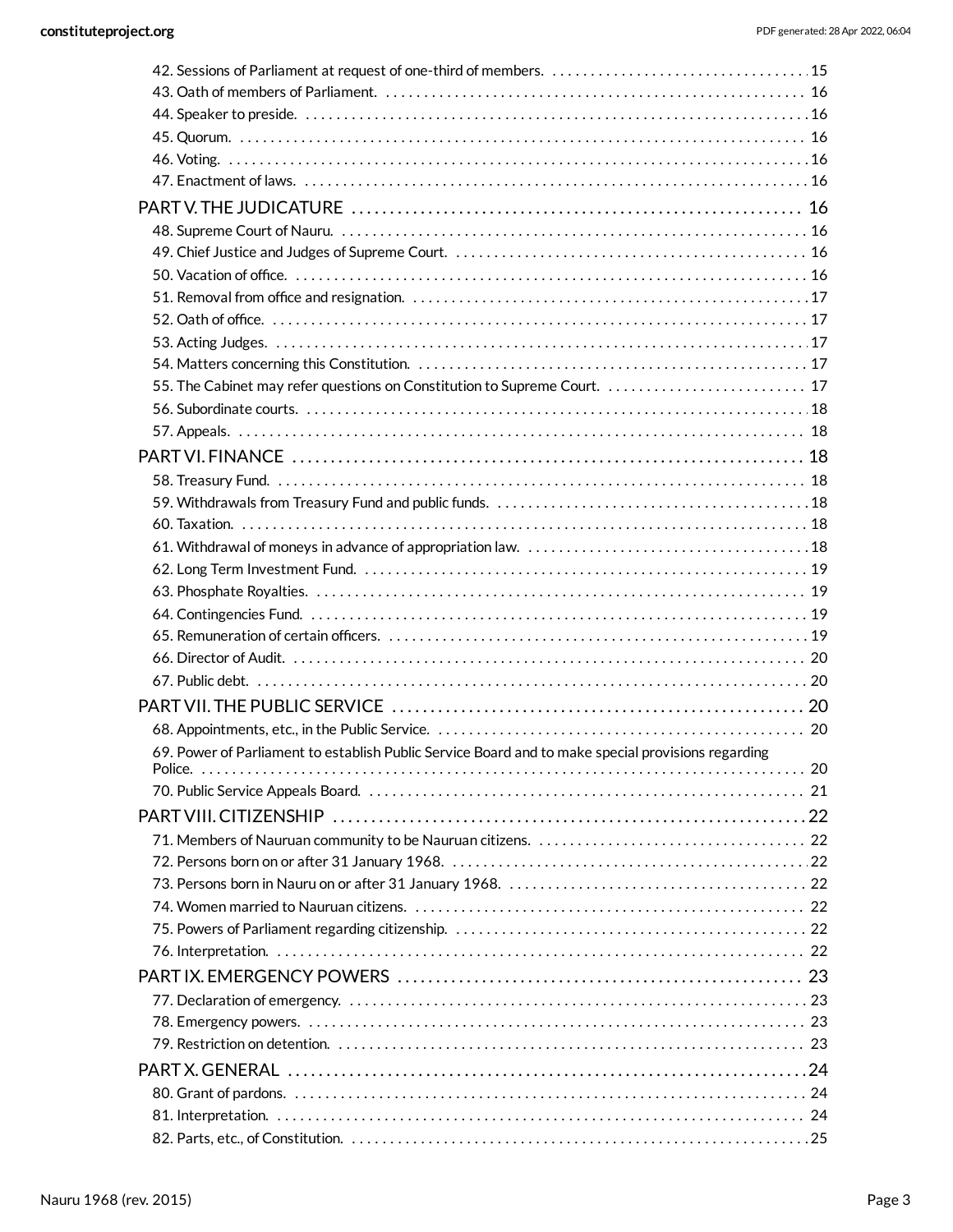| 93. Agreement of 14 November 1967 relating to Phosphate Industry. 28 |  |
|----------------------------------------------------------------------|--|
|                                                                      |  |
|                                                                      |  |
|                                                                      |  |
|                                                                      |  |
|                                                                      |  |
|                                                                      |  |
|                                                                      |  |
|                                                                      |  |
| SECOND SCHEDULE. DIVISION OF NAURU INTO CONSTITUENCIES AND NUMBER    |  |
| OF MEMBERS TO BE RETURNED BY EACH CONSTITUENCY (Article 28.)  30     |  |
|                                                                      |  |
|                                                                      |  |
|                                                                      |  |
|                                                                      |  |
|                                                                      |  |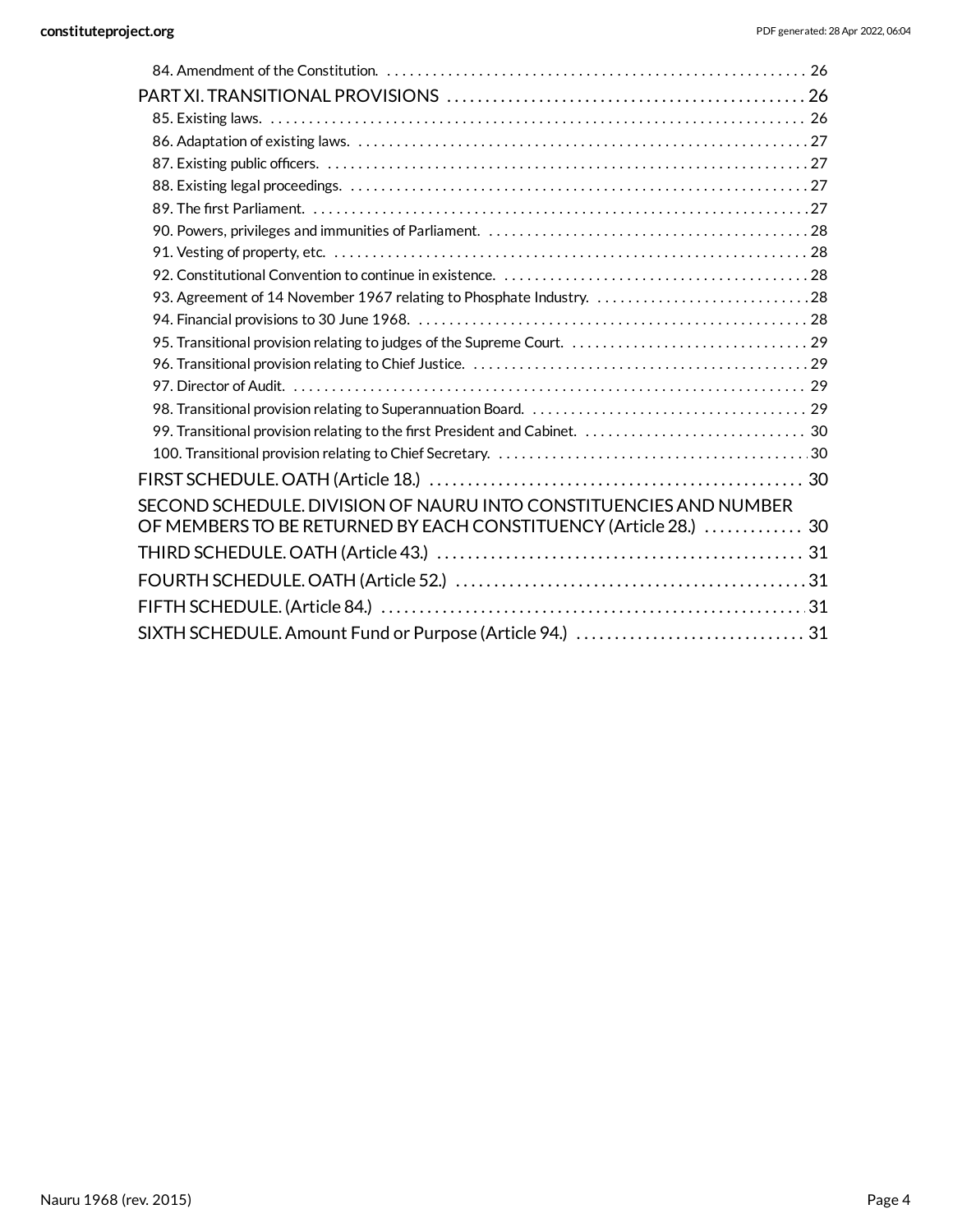• Preamble

# <span id="page-4-0"></span>**Preamble**

Lord and the giver of all good things:

- God or other deities
- God or other deities

AND WHEREAS we humbly place ourselves under the protection of His good providence and seek His blessing upon ourselves and upon our lives:

<span id="page-4-7"></span>WHEREAS we the people of Nauru acknowledge God as the almighty and everlasting

<span id="page-4-8"></span>AND WHEREAS we have declared that Nauru shall be a republic:

- AND WHEREAS a Constitutional Convention representing us has prepared a constitution for Nauru: Source of constitutional authority
- NOW THEREFORE we the people of Nauru in our Constitutional Convention this twenty-ninth day of January, One thousand nine hundred and sixty-eight, do hereby adopt, enact and give to ourselves this Constitution to come into force on the thirty-first day of January, One thousand nine hundred and sixty-eight. Source of constitutional authority

# <span id="page-4-1"></span>**PART I. THE REPUBLIC OF NAURU AND THE SUPREME LAW OF NAURU**

Type of government envisioned

#### <span id="page-4-2"></span>**1. The Republic of Nauru.**

Nauru is an independent republic.

#### <span id="page-4-3"></span>**2. Supreme law of Nauru.**

- **1.** This Constitution is the supreme law of Nauru.
- **2.** A law inconsistent with this Constitution is, to the extent of the inconsistency, void.

# <span id="page-4-4"></span>**PART II. PROTECTION OF FUNDAMENTAL RIGHTS AND FREEDOMS**

#### <span id="page-4-5"></span>**3. Preamble.**

<span id="page-4-6"></span>Whereas every person in Nauru is entitled to the fundamental rights and freedoms of the individual, that is to say, has the right, whatever his race, place of origin, political opinions, colour, creed or sex, but subject to respect for the rights and freedoms of others and for the public interest, to each and all of the following freedoms, namely:-

- **a.** life, liberty, security of the person, the enjoyment of property and the protection of the law;
- **b.** freedom of conscience, of expression and of peaceful assembly and association; and
- **c.** respect for his private and family life,

the subsequent provisions of this Part have effect for the purpose of affording protection to those rights and freedoms, subject to such limitations of that protection as are contained in those provisions, being limitations designed to ensure that the enjoyment

Constitutionality of legislation

- Equality regardless of skin color
- Equality regardless of race
- General guarantee of equality Equality regardless of creed or belief
- Equality regardless of political party
- Equality regardless of gender
- Equality regardless of origin
- Right to life
- Right to own property
- Freedom of expression
- Freedom of opinion/thought/conscience
- **Rightlerpphassembly**
- Freedom of association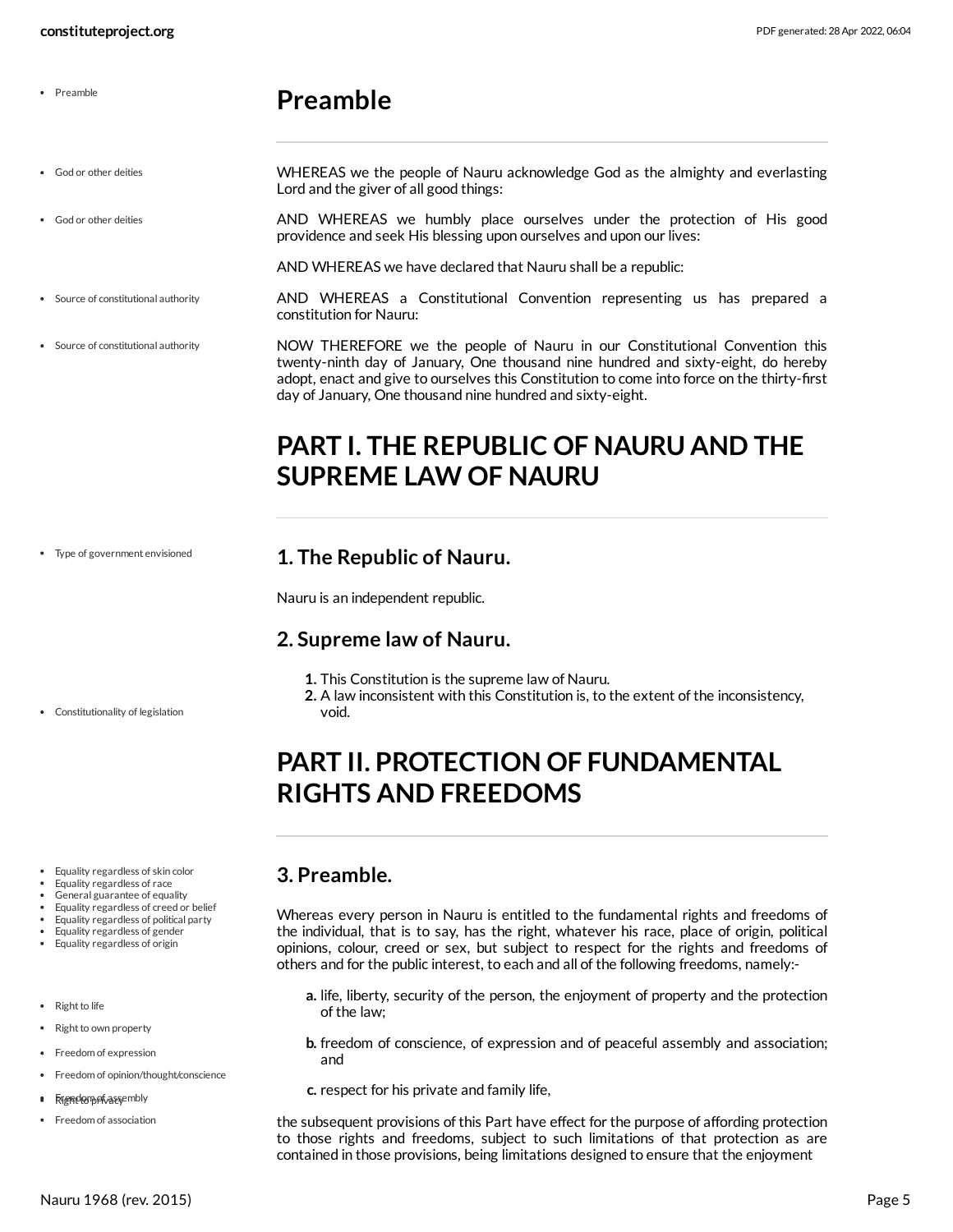• Right to life

of those rights and freedoms by a person does not prejudice the rights and freedoms of other persons or the public interest.

### <span id="page-5-0"></span>**4. Protection of right to life.**

- **1.** No person shall be deprived of his life intentionally, except in execution of a sentence of a court following his conviction of an offence for which the penalty of deprivation of life is prescribed by law.
- **2.** Deprivation of the life of a person is not a contravention of the provisions of clause (1.) of this Article where it results from the use, to such an extent and in such circumstances as is permitted by law, of such force as is reasonably justifiable in the circumstances of the case
	- **a.** for the defence of a person from violence;
	- **b.** for the defence of public property;
	- **c.** in order to effect a lawful arrest or to prevent the escape of a person lawfully detained; or
	- **d.** for the purpose of suppressing a riot, insurrection or mutiny.

# <span id="page-5-1"></span>**5. Protection of personal liberty.**

- **1.** No person shall be deprived of his personal liberty, except as authorised by law in any of the following cases:
	- **a.** in execution of the sentence or order of a court in respect of an offence of which he has been convicted;
	- **b.** for the purpose of bringing him before a court in execution of the order of a court;
	- **c.** upon reasonable suspicion of his having committed, or being about to commit, an offence;
	- **d.** under the order of a court, for his education during any period ending not later than the thirty-first day of December after he attains the age of eighteen years;
	- **e.** under the order of a court, for his welfare during any period ending not later than the date on which he attains the age of twenty years;
	- **f.** for the purpose of preventing the spread of disease;
	- **g.** in the case of a person who is, or is reasonably suspected to be, of unsound mind or addicted to drugs or alcohol, for the purpose of his care or treatment or the protection of the community; and
	- **h.** for the purpose of preventing his unlawful entry into Nauru, or for the purpose of effecting his expulsion, extradition or other lawful removal from Nauru.
- **2.** A person who is arrested or detained shall be informed promptly of the reasons for the arrest or detention and shall be permitted to consult in the place in which he is detained a legal representative of his own choice.
- **3.** A person who has been arrested or detained in the circumstances referred to in paragraph (c) of clause (1.) of this Article and has not been released shall be brought before a judge or some other person holding judicial office within a period of twenty-four hours after the arrest or detention and shall not be further held in custody in connexion with that offence except by order of a judge or some other person holding judicial office.
- **4.** Where a complaint is made to the Supreme Court that a person is unlawfully detained, the Supreme Court shall enquire into the complaint and, unless satisfied that the detention is lawful, shall order that person to be brought before it and shall release him.

# <span id="page-5-2"></span>**6. Protection from forced labour.**

- **1.** No person shall be required to perform forced labour.
- **2.** For the purposes of this Article, "forced labour" does not include**a.** labour required by the sentence or order of a court;
	- **b.** labour required of a person while he is lawfully detained, being labour that, though not required by the sentence or order of a court, is reasonably necessary for the purposes of hygiene or for the maintenance of the place at which he is detained;
- Drugs, alcohol, and illegal substances
- Right to counsel
- Protection from unjustified restraint

• Prohibition of slavery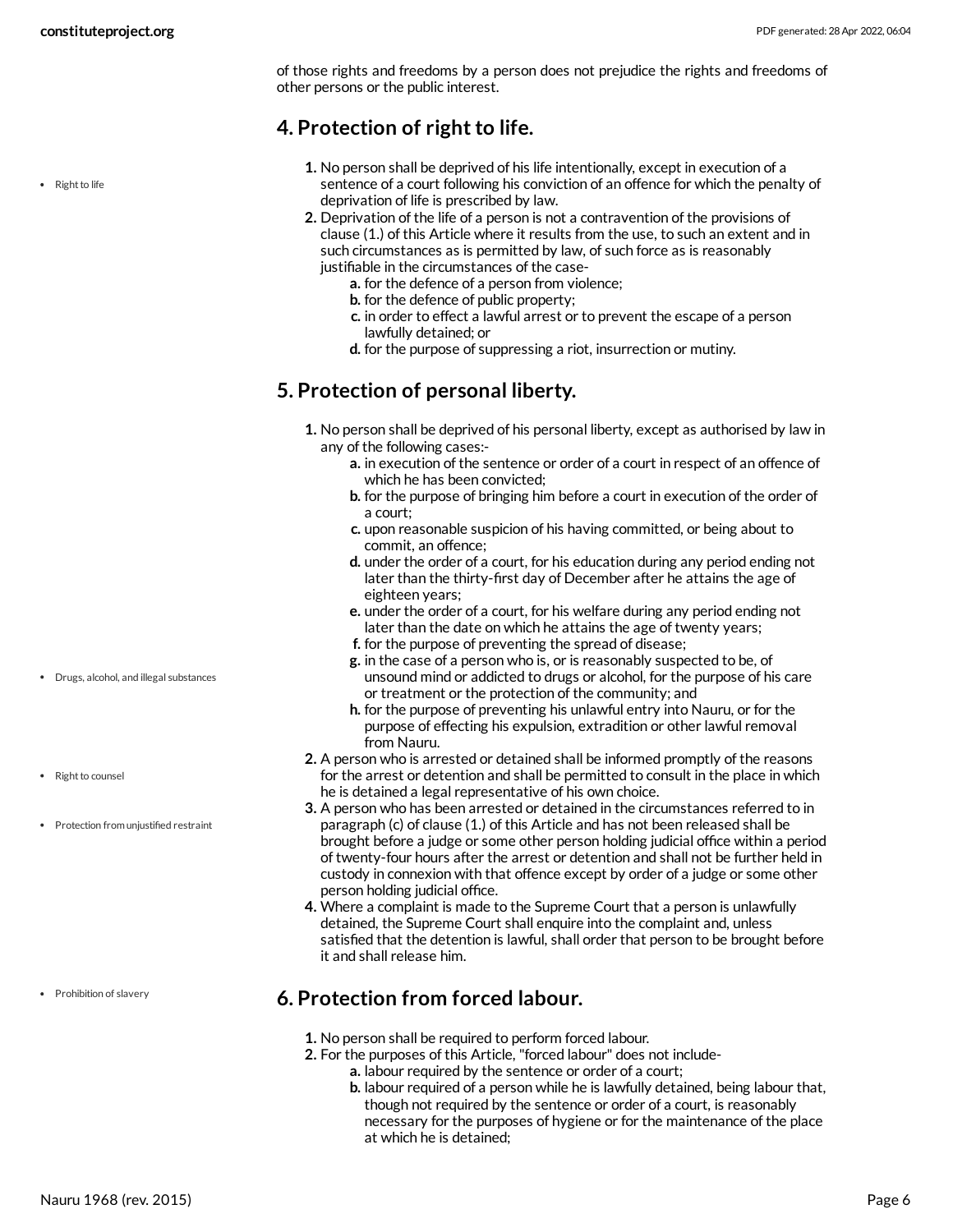- Prohibition of torture
- Prohibition of cruel treatment
- 

• Protection from expropriation

No person shall be subjected to torture or to treatment or punishment that is inhuman or degrading.

**2. c.** labour required of a member of a disciplined force in pursuance of his

**d.** labour reasonably required as part of reasonable and normal communal or

#### <span id="page-6-1"></span>**8. Protection from deprivation of property.**

duties as such a member; or

<span id="page-6-0"></span>**7. Protection from inhuman treatment.**

other civic obligations.

- **1.** No person shall be deprived compulsorily of his property except in accordance with law for a public purpose and on just terms.
- **2.** Nothing contained in or done under the authority of a law shall be held to be inconsistent with or in contravention of the provisions of clause (1.) of this Article to the extent that that law makes provision
	- **a.** for the taking of possession or acquisition of any property**i.** in satisfaction of a tax;
		- **ii.** by way of penalty for breach of the law or forfeiture in consequence of breach of the law;
		- **iii.** as an incident of a lease, tenancy, mortgage, charge, bill of sale, pledge or contract;
		- **iv.** in the execution of a judgment or order of a court in proceedings for the determination of civil rights or obligations;
		- **v.** in circumstances where it is reasonably necessary so to do because the property is in a dangerous state or is injurious to the health of human beings, animals or plants; or
		- **vi.** in consequence of any law with respect to the limitation of actions; or
	- **b.** for the taking of possession or acquisition of any of the following property:
		- **i.** property of a deceased person, a person of unsound mind or a person who has not attained the age of twenty years, for the purpose of administering it for the benefit of the person entitled to the beneficial interest in that property;
		- **ii.** property of a person adjudged bankrupt or insolvent or of a body corporate in liquidation, for the purpose of administering it for the benefit of the creditors of the bankrupt or insolvent or body corporate and, subject thereto, for the benefit of other persons entitled to the beneficial interest in the property;
		- **iii.** property subject to a trust, for the purpose of vesting the property in persons appointed as trustees under the instrument creating the trust or by a court or, by order of a court, for the purpose of giving effect to the trust; and
		- **iv.** property held by a body corporate established by law for public purposes.

#### <span id="page-6-2"></span>**9. Protection of person and property.**

- **1.** No person shall without his consent be subject to the search of his person or property or the entry on his premises by other persons.
- **2.** Nothing contained in or done under the authority of any law shall be held to be inconsistent with or in contravention of the provisions of clause (1.) of this Article to the extent that that law makes provision
	- **a.** that is reasonably required in the interests of defence, public safety, public order, public morality, public health, the development or utilisation of natural resources or the development or utilisation of any property for a purpose beneficial to the community;
	- **b.** that is reasonably required for protecting the rights or freedoms of other persons;
	- **c.** that authorises an officer or agent of the Republic of Nauru or of a body corporate established by law for public purposes to enter, where reasonably necessary, on the premises of a person in order to inspect

• Protection of environment

- Right to privacy
- Regulation of evidence collection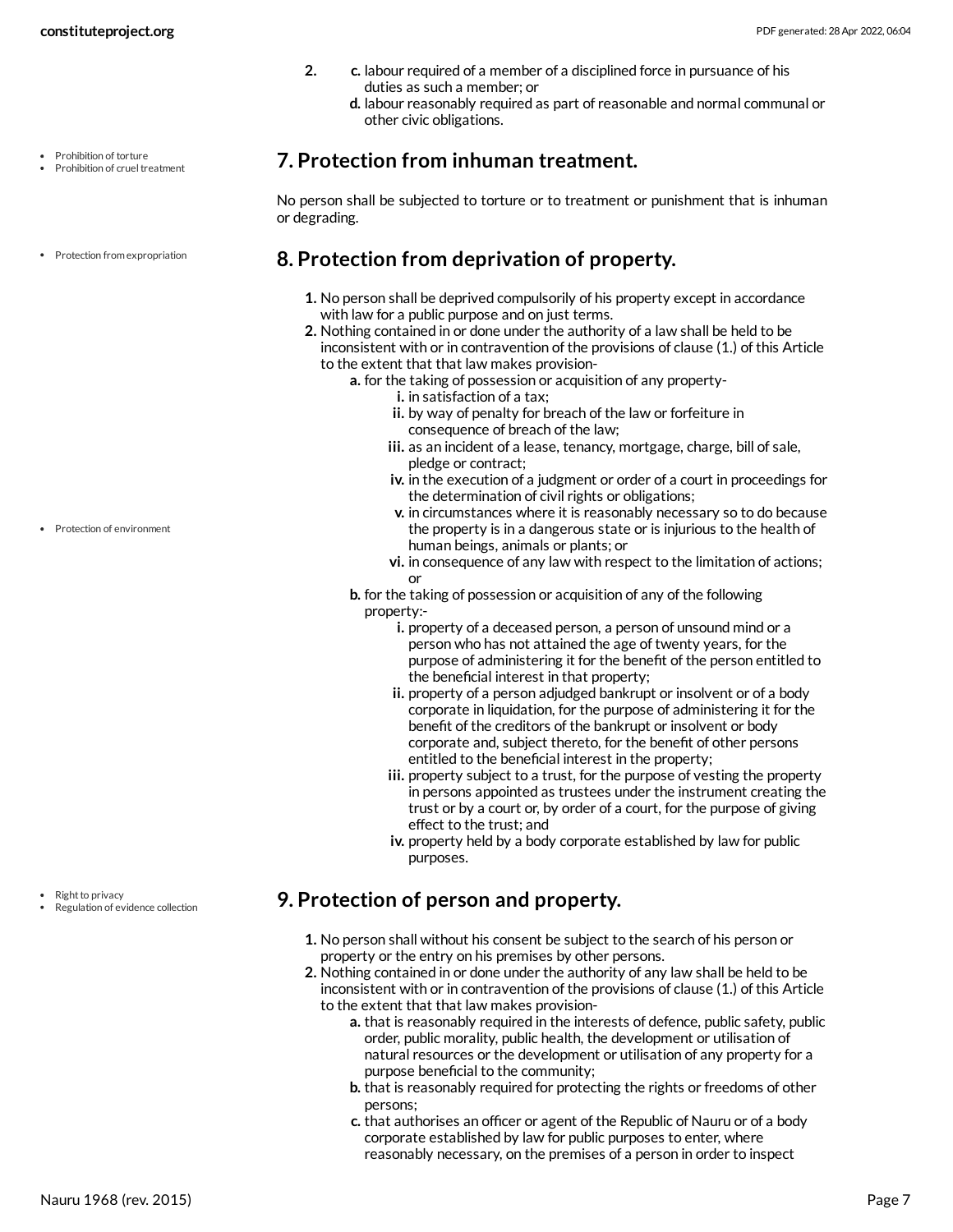- **2. c.** those premises or anything in or on them in relation to any tax or in order to carry out work connected with any property that is lawfully in or on those premises and belongs to the Republic or body corporate as the case may be; or
	- **d.** that authorises, for the purpose of enforcing the judgment or order of a court, the search of a person or property by order of a court or entry upon any premises under such an order.

#### <span id="page-7-0"></span>**10. Provision to secure protection of law.**

- **1.** No person shall be convicted of an offence which is not defined by law.
- **2.** A person charged with an offence shall, unless the charge is withdrawn, be
- afforded a fair hearing within a reasonable time by an independent and impartial court.
- **3.** A person charged with an offence
	- **a.** shall be presumed innocent until proved guilty according to law;
	- **b.** shall be informed promptly in a language that he understands and in detail of the nature of the offence with which he is charged;
	- **c.** shall be given adequate time and facilities for the preparation of his defence;
	- **d.** shall be permitted to have without payment the assistance of an interpreter if he cannot understand or speak the language used at the trial of the charge;
	- **e.** shall be permitted to defend himself before the court in person or, at his own expense, by a legal representative of his own choice or to have a legal representative assigned to him in a case where the interests of justice so require and without payment by him in any such case if he does not, in the opinion of the court, have sufficient means to pay the costs incurred; and
	- **f.** shall be afforded facilities to examine in person or by his legal representative the witnesses called before the court by the prosecution, and to obtain the attendance and carry out the examination of witnesses and to testify before the court on his own behalf, on the same conditions as those applying to witnesses called by the prosecution,

and, except with his own consent, the trial shall not take place in his absence unless he so conducts himself as to render the continuance of the proceedings in his presence impracticable and the court has ordered him to be removed and the trial to proceed in his absence.

- **4.** No person shall be convicted of an offence on account of any act or omission that did not, at the time it took place, constitute such an offence and no penalty shall be imposed for an offence that is more severe in degree or description than the maximum penalty that might have been imposed for that offence at the time when it was committed.
- **5.** No person who shows that he has been tried by a competent court for an offence and either convicted or acquitted shall again be tried for that offence, except upon the order of a superior court made in the course of appeal or review proceedings relating to the conviction or acquittal.
- **6.** No person shall be tried for an offence for which he has been pardoned.
- **7.** No person who is tried for an offence shall be compelled to give evidence at the trial.
- **8.** No person shall be compelled in the trial of an offence to be a witness against himself.
- **9.** A determination of the existence or extent of a civil right or obligation shall not be made except by an independent and impartial court or other authority prescribed by law and proceedings for such a determination shall be fairly heard and within a reasonable time.
- **10.** Except with the agreement of the parties thereto, proceedings of a court and proceedings for the determination of the existence or extent of any civil right or obligation before any other authority, including the announcement of the decision of the court or other authority, shall be held in public.
- **11.** Nothing in clause (10.) of this Article shall prevent the court or other authority from excluding from the hearing of the proceedings persons, other than the parties thereto and their legal representatives, to such extent as the court or other authority-
- Principle of no punishment without law
- Right to fair trial
- Right to speedy trial Judicial independence
- 
- Presumption of innocence in trials
- Trial in native language of accused
- Trial in native language of accused
- Right to counsel
- Right to examine evidence/witnesses

- Protection from ex post facto laws
- Principle of no punishment without law
- Right to appeal judicial decisions Prohibition of double jeopardy
- Protection from self-incrimination
- Protection from self-incrimination
- Judicial independence
- Right to public trial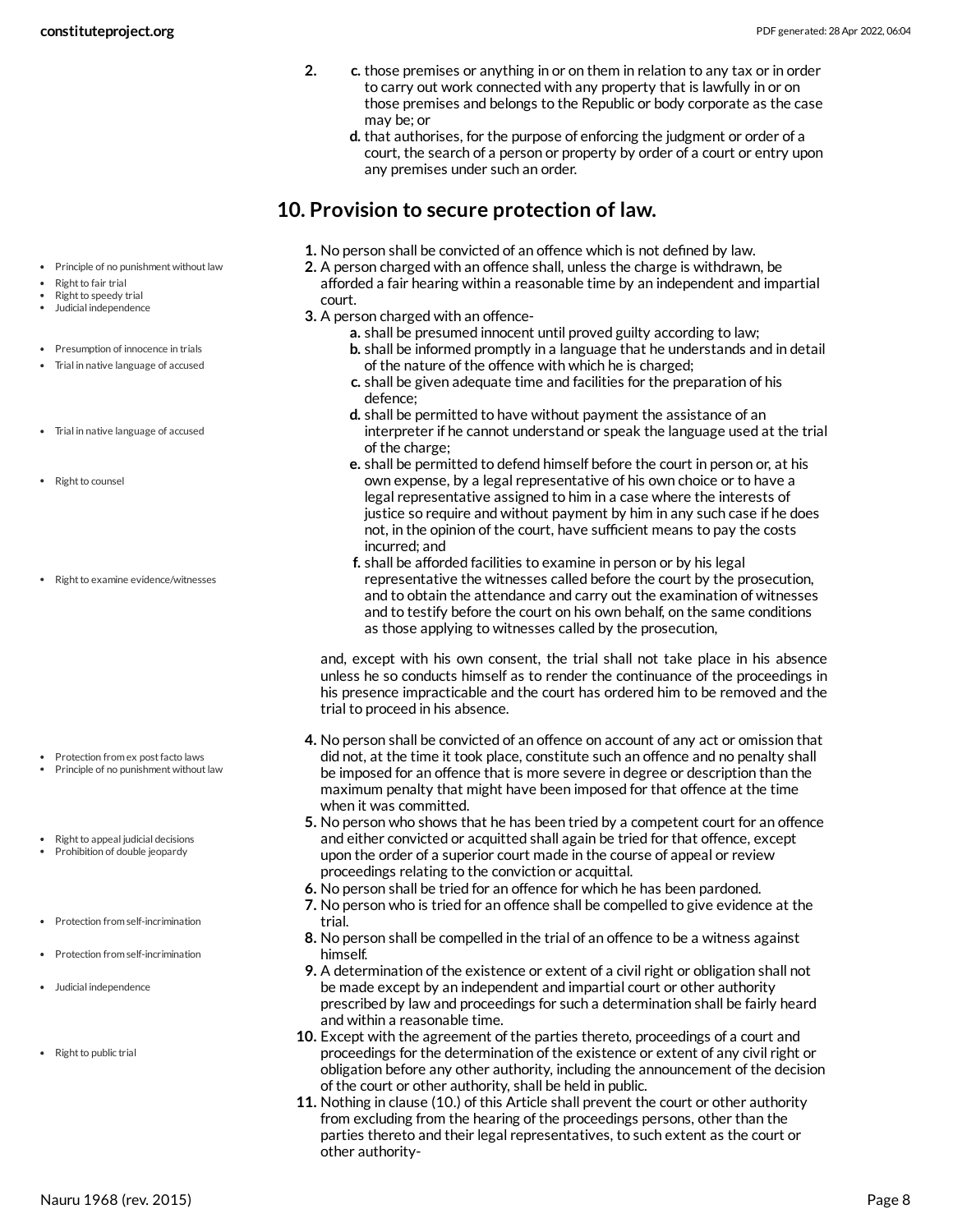Privileges for juveniles in criminal process

- **11. a.** is by law empowered to do and considers necessary or expedient in the interests of public morality or in circumstances where publicity would prejudice the interests of justice, the welfare of persons under the age of twenty years or the protection of the private lives of persons concerned in the proceedings; or
	- **b.** is by law empowered or required to do in the interests of defence, public safety or public order.
- **12.** Nothing contained in or done under the authority of any law shall be held to be inconsistent with or in contravention of the provisions of
	- **a.** paragraph (a) of clause (3.) of this Article by reason that that law places upon a person charged with an offence the burden of proving particular matters; or
	- **b.** paragraph (f) of clause (3.) of this Article by reason that that law imposes reasonable conditions which must be satisfied if witnesses called to testify on behalf of a person charged with an offence are to be paid their expenses out of public funds.

#### <span id="page-8-0"></span>**11. Freedom of conscience.**

- **1.** A person has the right to freedom of conscience, thought and religion, including freedom to change his religion or beliefs and freedom, either alone or in community with others and in public or private, to manifest and propagate his religion or beliefs in worship, teaching, practice and observance.
- **2.** Except with his consent, no person shall be hindered in the enjoyment of a right or freedom referred to in clause (1.) of this Article.
- **3.** Except with his consent or, if he is under the age of twenty years, the consent of his parent or guardian, no person attending a place of education is required to receive religious instruction or to take part in or attend a religious ceremony or observance if that instruction, ceremony or observance relates to a religion other than his own religion or belief.
- **4.** Nothing contained in or done under the authority of any law shall be held to be inconsistent with or in contravention of the provisions of this Article to the extent that that law makes provision which is reasonably required
	- **a.** in the interests of defence, public safety, public order, public morality or public health;
	- **b.** for protecting the rights and freedoms of other persons, including the right to observe and practise any religion without the unsolicited intervention of members of some other religion; or
	- **c.** for regulating the secular education provided in any place of education in the interests of the persons receiving instruction in that place.

#### <span id="page-8-1"></span>**12. Protection of Freedom of expression.**

- **1.** A person has the right to freedom of expression.
- **2.** Except with his consent, no person shall be hindered in the enjoyment of his right to freedom of expression.
- **3.** Nothing contained in or done under the authority of any law shall be held to be inconsistent with, or in contravention of, the provisions of this Article to the extent that that law makes provision
	- **a.** that is reasonably required in the interests of defence, public safety, public order, public morality or public health;
	- **b.** that is reasonably required for the purpose of protecting the reputations, rights and freedoms of other persons or the private lives of persons concerned in legal proceedings, preventing the disclosure of information received in confidence or maintaining the authority and independence of the courts;
	- **c.** that is reasonably required for the purpose of regulating the technical administration or technical operation of telephony, telegraphy, posts, wireless broadcasting or television or restricting the establishment or use of telephonic, telegraphic, wireless broadcasting or television equipment or of postal services; or
	- **d.** that regulates the use of information obtained by public officers in the course of their employment.

Freedom of religion

Freedom of opinion/thought/conscience

• Freedom of expression

- Right to protect one's reputation
- Television
- Telecommunications Radio
-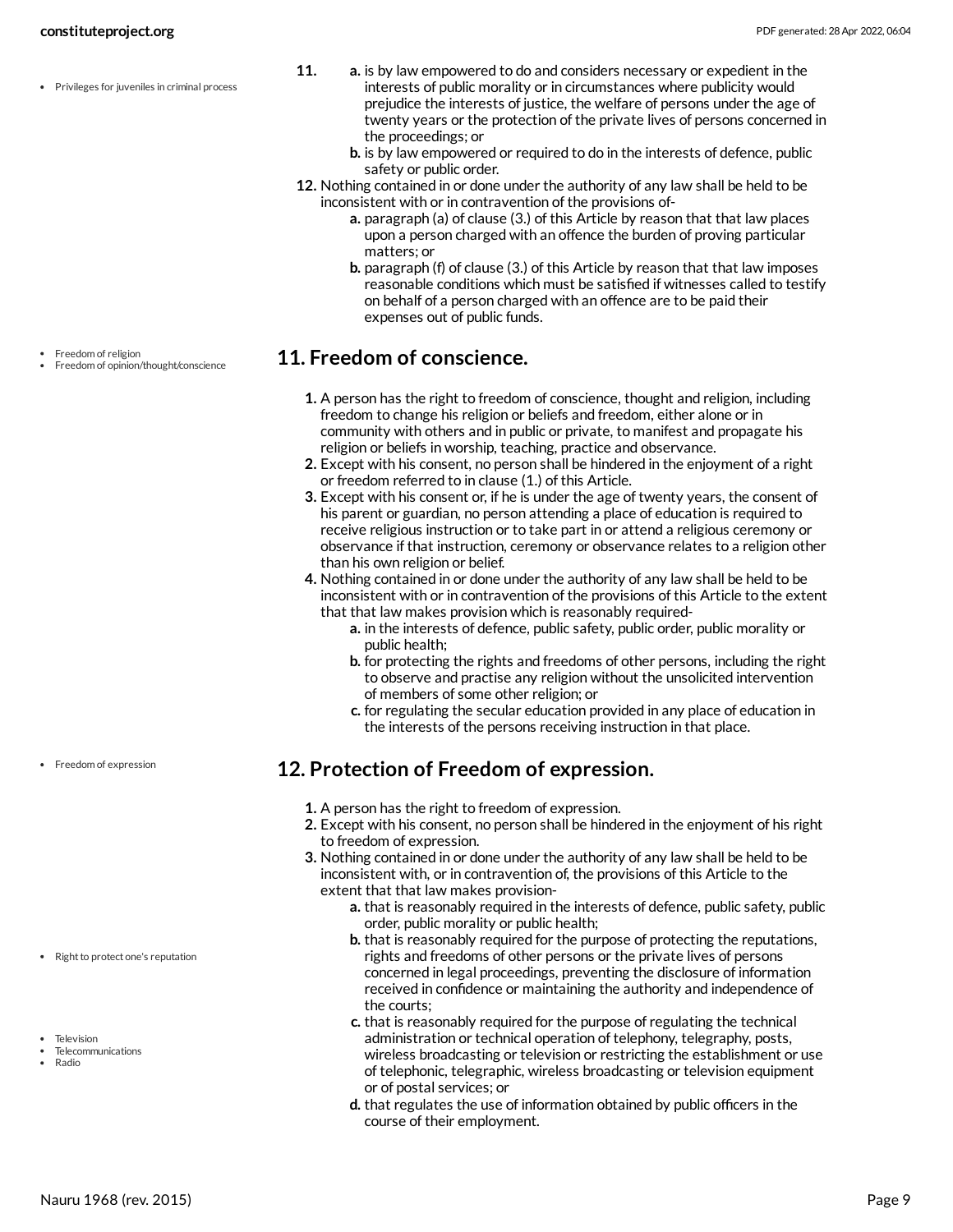- Freedom of association • Right to join trade unions
- 

#### <span id="page-9-0"></span>**13. Protection of Freedom of Assembly and Association.**

- **1.** Persons have the right to assemble and associate peaceably and to form or belong to trade unions or other associations.
- **2.** Except with his consent, no person shall be hindered in the enjoyment of a right referred to in clause (1.) of this Article.
- **3.** Nothing contained in or done under the authority of any law shall be held to be inconsistent with, or in contravention of, the provisions of this Article to the extent that that law makes provision that is reasonably required
	- **a.** in the interests of defence, public safety, public order, public morality or public health; or
	- **b.** for protecting the rights and freedoms of other persons.

#### <span id="page-9-1"></span>**14. Enforcement of fundamental rights and freedoms.**

- **1.** A right or freedom conferred by this Part is enforceable by the Supreme Court at the suit of a person having an interest in the enforcement of that right or freedom.
- **2.** The Supreme Court may make all such orders and declarations as are necessary and appropriate for the purposes of clause (1.) of this Article.

# <span id="page-9-2"></span>**15. Interpretation.**

In this Part, unless the context otherwise requires-

- "contravention", in relation to any requirement, includes a failure to comply with that requirement, and cognate expressions shall be construed accordingly;
- "disciplined force" means-

**a.** the Police Force; or

- **b.** any other body established by law for the purposes of defence or maintaining public safety or public order;
- "legal representative" means a person entitled to be in or to enter Nauru and entitled by law to appear in proceedings before a court on behalf of a party to those proceedings;
- "member", in relation to a disciplined force, includes a person who, under the law regulating the discipline of that force, is subject to that discipline;
- "public property" includes property of a body corporate established by law for public purposes.

# <span id="page-9-3"></span>**PART III. THE PRESIDENT AND THE EXECUTIVE**

#### <span id="page-9-4"></span>**16. The President.**

- **1.** There shall be a President of Nauru, who shall be elected by Parliament.
- **2.** A person is not qualified to be elected President unless he is a member of Parliament.
- **3.** The Speaker and the Deputy Speaker are not qualified to be elected President.
- **4.** The President holds office until the election of another person as President.
- **5.** Parliament shall elect a President
	- **a.** whenever the office of President is vacant; **b.** at the first sitting of Parliament next following its dissolution; and

Supreme court powers

- Head of state selection
- : Hame/structure of executive(s)
- Minimum age of head of state
- Eligibility for head of state
- Head of state term length Head of state replacement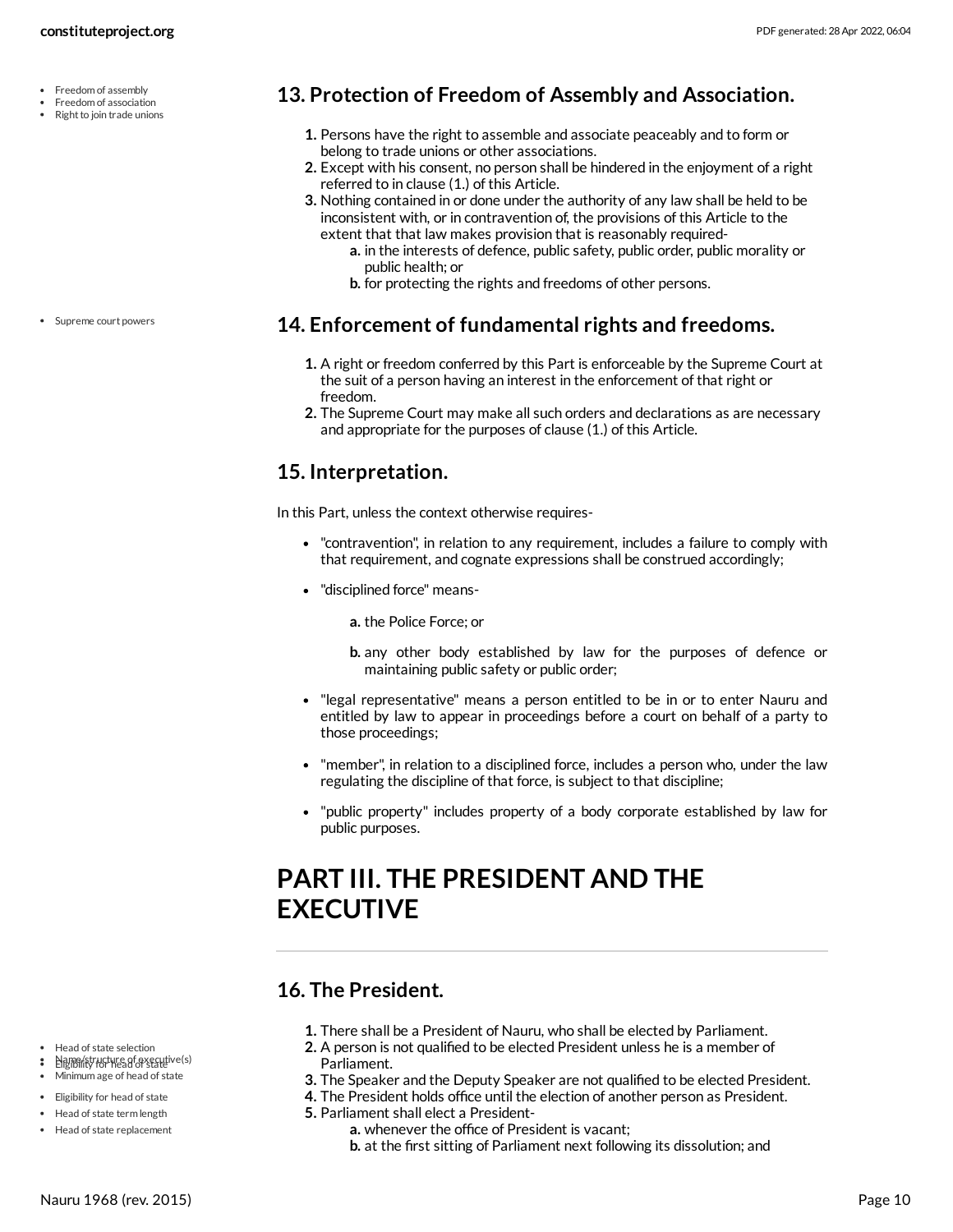• Head of state removal

**5. c.** whenever-

- **i.** the President tenders the resignation of his office by writing under his hand delivered to the Speaker;
- **ii.** a resolution for the removal from office of the President and Ministers is approved under Article 24; or
- **iii.** the President ceases to be a member of Parliament otherwise than by reason only of its dissolution.

#### <span id="page-10-0"></span>**17. Executive Authority Vested in the Cabinet.**

- **1.** The executive authority of Nauru is vested in a Cabinet constituted as provided by this Part and the Cabinet has the general direction and control of the government of Nauru.
- **2.** The Cabinet is collectively responsible to Parliament.

#### <span id="page-10-1"></span>**18. Cabinet.**

- **1.** The Cabinet consists of the President and the Ministers appointed under Article 19.
- **2.** A member of the Cabinet shall, before entering upon the duties of his office, take and subscribe the oath set out in the First Schedule.
- **3.** A member of the Cabinet shall not hold an office of profit in the service of Nauru or of a statutory corporation.

#### <span id="page-10-2"></span>**19. Appointment of Ministers.**

- **1.** Whenever a President is elected, he shall as soon as practicable appoint four or five members of Parliament to be Ministers of the Cabinet.
- **2.** Whenever there are less than four Ministers the President shall appoint a member of Parliament to be a Minister but if Parliament is dissolved the President shall appoint a person who was a member immediately before the dissolution of Parliament.
- **3.** Whenever there are four but not five Ministers the President may appoint a member of Parliament to be a Minister.

# <span id="page-10-3"></span>**20. Vacation of office.**

- A Minister ceases to hold office
	- **a.** upon the election of a President;
	- **b.** upon resigning his office by writing under his hand delivered to the President;
	- **c.** upon being removed from office by the President; or
	- **d.** upon ceasing to be a member of Parliament otherwise than by reason only of its dissolution.

# <span id="page-10-4"></span>**21. Provision for Minister to act as President.**

The Cabinet may appoint a Minister to perform the duties and exercise the functions of the President during any period during which the President is unable to act owing to illness, absence from Nauru or any other cause.

# <span id="page-10-5"></span>**22. Meetings of the Cabinet.**

- **1.** The President shall preside at meetings of the Cabinet.
- **2.** Subject to this Constitution, the Cabinet may regulate its own procedure.

Establishment of cabinet/ministers

Establishment of cabinet/ministers

Cabinet selection

Cabinet removal

- Eligibility for cabinet
- Eligibility for cabinet
- Cabinet removal

Powers of cabinet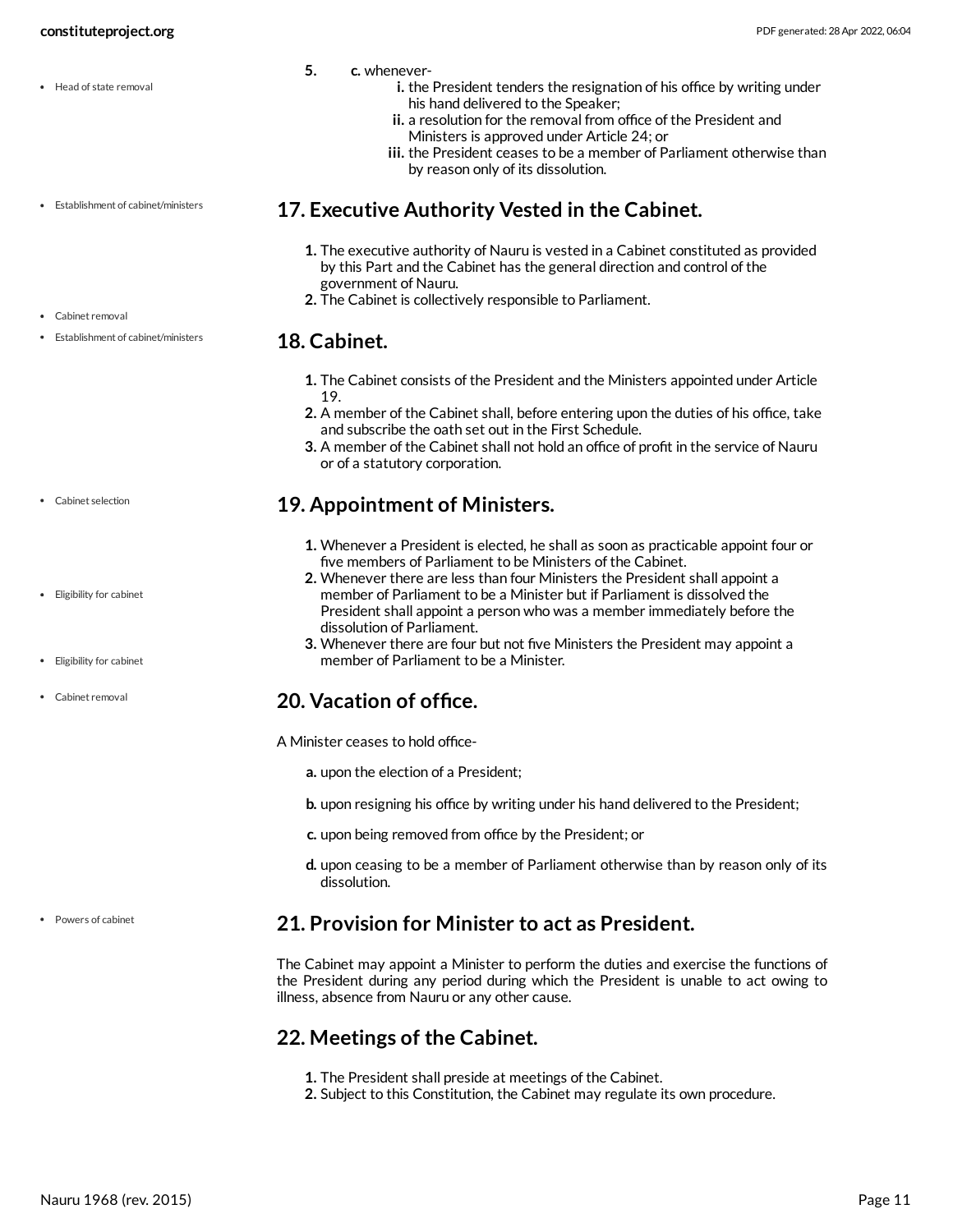- Cabinet removal
- Head of state replacement Head of state removal
- Dismissal of the legislature

<span id="page-11-0"></span>The President may assign to himself or to a Minister responsibility for any business of the government of Nauru and may revoke or vary an assignment made under this Article.

#### <span id="page-11-1"></span>**24. Vote of no confidence.**

- **1.** Where Parliament on a resolution approved by at least one-half of the total number of members of Parliament resolves that the President and Ministers be removed from office on the grounds that it has no confidence in the Cabinet, an election of a President shall be held.
- **2.** Where a President has not been elected before the expiration of a period of seven days after the day on which a resolution under clause (1.) of this Article is approved Parliament shall stand dissolved.

#### <span id="page-11-2"></span>**25. Chief Secretary.**

- **1.** There shall be a Chief Secretary of Nauru, who shall be appointed by the Cabinet.
- **2.** A member of Parliament is not qualified to be appointed Chief Secretary.
- **3.** The Chief Secretary may resign his office by writing under his hand delivered to the President and may be removed from office by the Cabinet.
- **4.** The Chief Secretary has such powers and functions as the Cabinet directs and as are conferred on him by this Constitution or by law.

# <span id="page-11-3"></span>**PART IV. THE LEGISLATURE**

#### <span id="page-11-4"></span>**26. Establishment of legislature.**

There shall be a Parliament of Nauru.

#### <span id="page-11-5"></span>**27. Legislative powers of legislature.**

Subject to this Constitution, Parliament may make laws for the peace, order and good government of Nauru; laws so made may have effect outside as well as within Nauru.

#### <span id="page-11-6"></span>**28. The Parliament.**

- **1.** Parliament shall consist of eighteen members or such greater number as is prescribed by law.
- **2.** For the purpose of the election of members of Parliament, Nauru shall be divided into constituencies.
- **3.** Unless otherwise prescribed by law, the constituencies and the number of members of Parliament to be returned by each of the constituencies are those described in the Second Schedule.
- **4.** A person shall not be at the same time a member of Parliament for more than one constituency.

# <span id="page-11-7"></span>**29. Electors for Parliament.**

<span id="page-11-8"></span>Members of Parliament shall be elected in such manner as is prescribed by law, by Nauruan citizens who have attained the age of twenty years.

First chamber selection

• Structure of legislative chamber(s)

Size of first chamber

• Restrictions on voting First chamber selection

Eligibility for first chamber Eligibility for head of state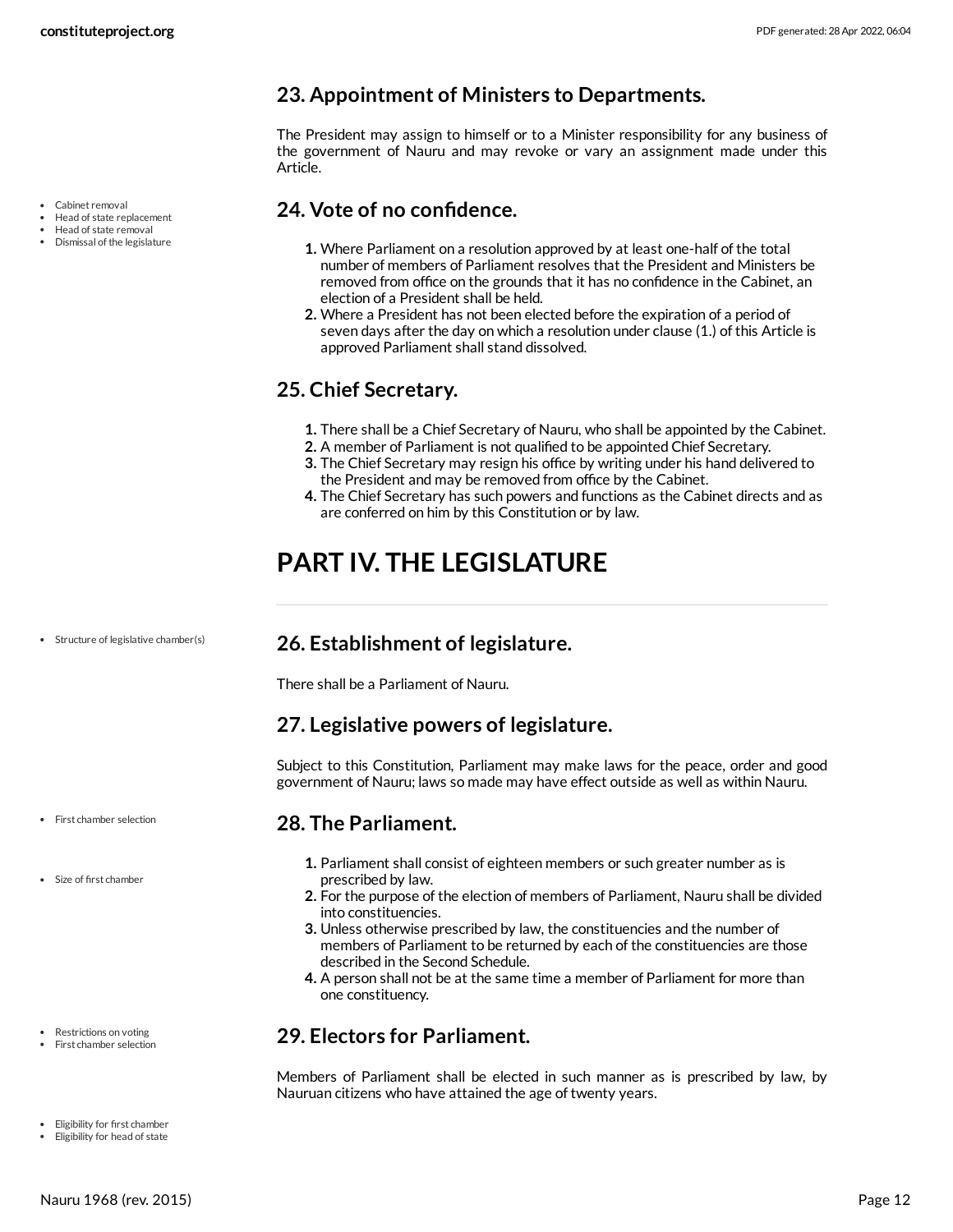### <span id="page-12-0"></span>**30. Qualification for membership of Parliament.**

<span id="page-12-5"></span>A person is qualified to be elected a member of Parliament if, and is not so qualified unless, he-

**a.** is a Nauruan citizen and has attained the age of twenty years; and

<span id="page-12-1"></span>**31. Disqualifications from membership of Parliament.**

- Minimum age of head of state
- Minimum age for first chamber
- Eligibility for first chamber
- Eligibility for head of state
- <span id="page-12-6"></span>No person is qualified to be elected a member of Parliament if he-

**b.** is not disqualified under this Constitution.

- **a.** is an undischarged bankrupt or insolvent who has been declared bankrupt or insolvent according to law;
- **b.** is a person certified to be insane or otherwise adjudged according to law to be mentally disordered;
- **c.** has been convicted and is under sentence or is subject to be sentenced for an offence punishable according to law by death or by imprisonment for one year or longer;
- **d.** does not possess such qualifications relating to residence or domicile in Nauru as are prescribed by law; or
- **e.** holds an office of profit in the service of Nauru or of a statutory corporation, being an office prescribed by law for the purposes of this paragraph.

#### <span id="page-12-2"></span>**32. Vacation of seats by members of Parliament.**

**1.** A member of Parliament vacates his seat-

- **a.** upon the dissolution of Parliament next after his election;
- **b.** upon becoming disqualified under Article 31 to be elected a member of Parliament;
- **c.** upon resigning his seat by writing under his hand delivered, in the case of a member other than the Speaker, to the Speaker and, in the case of the Speaker, to the Clerk of Parliament;
- **d.** if he is absent without leave of Parliament on every day on which a meeting of Parliament is held during a period of two months; or **e.** upon ceasing to be a Nauruan citizen.
- **2.** In the event of the occurrence of a vacancy in the office of a member of Parliament, an election shall be held in the manner prescribed by law of a member to fill the vacant office.

# <span id="page-12-3"></span>**33. Clerk of Parliament.**

- **1.** There shall be a Clerk of Parliament, who shall be appointed by the Speaker.
- **2.** A member of Parliament is not qualified to be appointed Clerk of Parliament.
- **3.** The Clerk of Parliament may at any time resign his office by writing under his hand delivered to the Speaker and may be removed from office by the Speaker at any time.
- **4.** Before or during the absence of the Clerk of Parliament, the Speaker may appoint a person who is not a member of Parliament to perform the functions of the Clerk during his absence.

#### <span id="page-12-4"></span>**34. Speaker of Parliament.**

**1.** Parliament shall, before it proceeds to the despatch of any other business, elect one of its members to be Speaker and, whenever the office of Speaker is vacant, shall no transact any business other than the election of one of its members to fill that office.

Attendance by legislators

Outside professions of legislators

Removal of individual legislators

Replacement of legislators

Leader of first chamber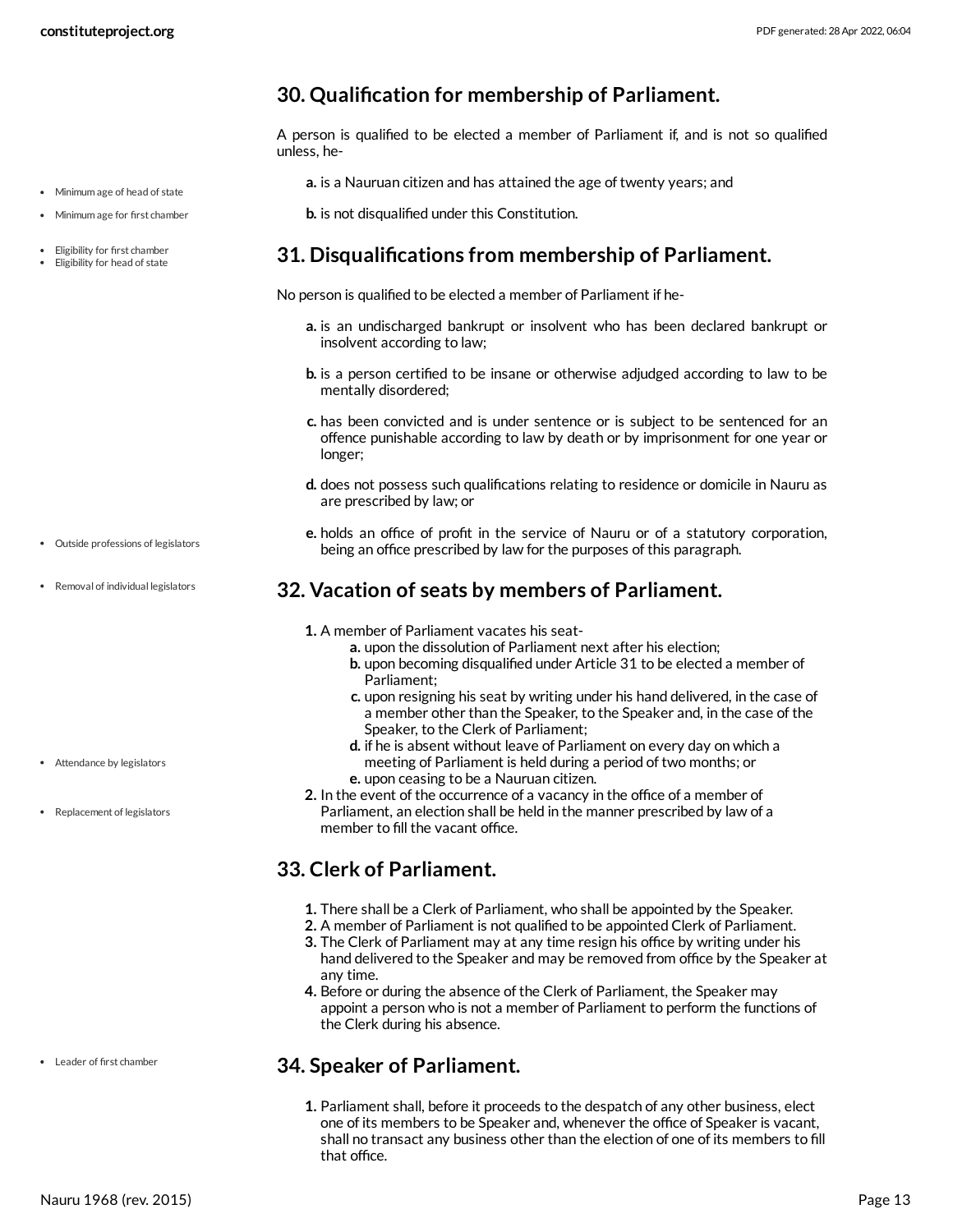- **2.** A member of the Cabinet is not qualified to be elected Speaker.
- **3.** The Speaker ceases to hold office
	- **a.** when Parliament first meets after a dissolution;
		- **b.** upon ceasing to be a member of Parliament otherwise than by reason only of its dissolution;
	- **c.** upon becoming a member of the Cabinet;
	- **d.** upon being removed from office by a resolution of Parliament; or
	- **e.** upon resigning his office by writing under his hand delivered to the Clerk of Parliament.

#### <span id="page-13-0"></span>**35. Deputy Speaker of Parliament.**

- **1.** Parliament shall, after the election of the Speaker and before it proceeds to the despatch of any other business, elect one of its members to be Deputy Speaker and, whenever the office of Deputy Speaker is vacant, shall, as soon as possible, elect one of its members to fill that office.
- **2.** A member of the Cabinet is not qualified to be elected Deputy Speaker.
- **3.** The Deputy Speaker ceases to hold office
	- **a.** when Parliament first meets after a dissolution;
	- **b.** upon ceasing to be a member of Parliament otherwise than by reason only of its dissolution;
	- **c.** upon becoming a member of the Cabinet;
	- **d.** upon being removed from office by a resolution of Parliament; or
	- **e.** upon resigning his office by writing under his hand delivered to the Clerk of Parliament.
- **4.** The powers and functions conferred by this Constitution upon the Speaker shall, if there is no person holding the office of Speaker or if the Speaker is absent from a sitting of Parliament or is otherwise unable to exercise those powers and perform those functions, be exercised and performed by the Deputy Speaker and, if he is also absent or unable to exercise those powers and perform those functions, Parliament may elect one of its members to exercise those powers and perform those functions.

#### <span id="page-13-1"></span>**36. Determinations and Questions of Membership of Parliament.**

Any question that arises concerning the right of a person to be or to remain a member of Parliament shall be referred to and determined by the Supreme Court.

#### <span id="page-13-2"></span>**37. Powers, Privileges and Immunities of Parliament.**

The powers, privileges and immunities of Parliament and of its members and committees are such as are declared by Parliament.

#### <span id="page-13-3"></span>**38. Procedure in parliament.**

- **1.** Parliament may make, amend or repeal rules and orders with respect to
	- **a.** the mode in which its powers, privileges and immunities may be exercised and upheld; and
		- **b.** the conduct of its business and proceedings.
- **2.** Parliament may act notwithstanding a vacancy in its membership and the presence or participation of a person not entitled to be present at, or to participate in, the proceedings of Parliament does not invalidate those proceedings.

#### <span id="page-13-4"></span>**39. General Elections for Parliament.**

A general election of members of Parliament shall be held at such time within two months after a dissolution of Parliament as the Speaker in accordance with the advice of the President appoints.

Supreme court powers

Legislative committees

• Immunity of legislators

• Scheduling of elections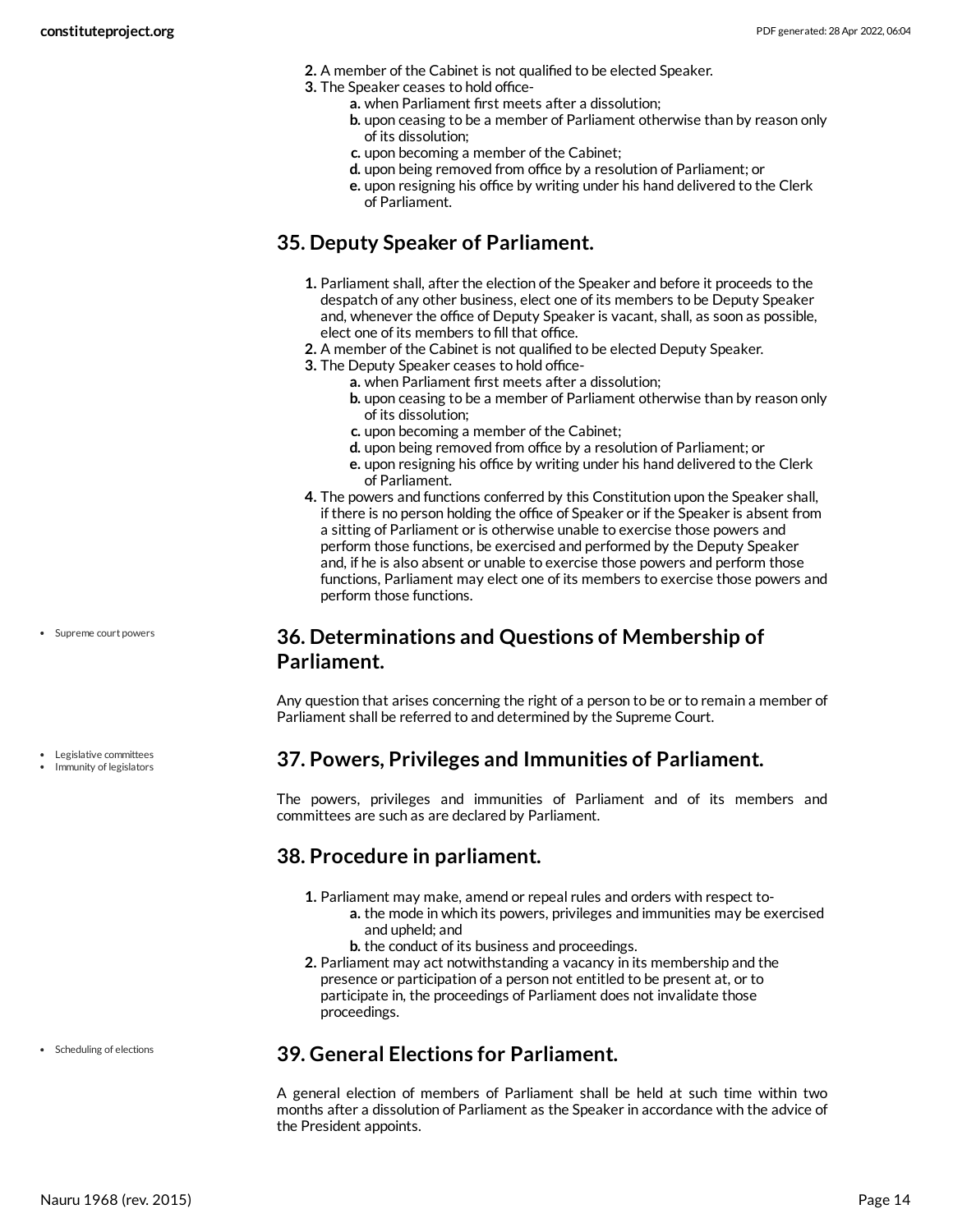# <span id="page-14-0"></span>**40. Sessions of Parliament.**

- **1.** Each session of Parliament shall be held at such place and shall begin at such time, not being later than twelve months after the end of the preceding session if Parliament has been prorogued, or twenty-one days after the last day on which a candidate at a general election is declared elected if Parliament has been dissolved, as the Speaker in accordance with the advice of the President appoints.
- **2.** Subject to the provisions of clause (1.) of this Article, the sittings of Parliament shall be held at such times and places as it, by its rules of procedure or otherwise, determines.

### <span id="page-14-1"></span>**41. Prorogation and dissolution of Parliament.**

- **1.** The Speaker, in accordance with the advice of the President, may at any time prorogue Parliament.
- **2.** The Speaker shall, if he is advised by the President to dissolve Parliament, refer the advice of the President to Parliament as soon as practicable and in any case before the expiration of fourteen days after his receipt of the advice. [Substituted 17.5.68.]
- **3.** For the purposes of clause (2.) of this Article, and notwithstanding Article 40, the Speaker shall, if necessary, appoint a time for the beginning of a session, or for a sitting, of Parliament.
- **4.** Where the Speaker has, under clause (2.) of this Article, referred the advice of the President to Parliament, and no resolution for the removal from office of the President and Ministers under Article 24 is approved after the date on which the advice was so referred, he shall dissolve Parliament on the seventh day after that date.
- **5.** The President may withdraw his advice at any time before the Speaker has dissolved Parliament and where the President so withdraws his advice, the Speaker shall not dissolve Parliament.
- **6.** Notwithstanding the preceding provisions of this Article, where a resolution for the removal from office of the President and Ministers is approved under Article 24, the Speaker shall not
	- **a.** prorogue Parliament; or
	- **b.** dissolve Parliament,

during the period of seven days after the day on which the resolution is approved.

**7.** Parliament shall, unless sooner dissolved, continue for a period of three years from and including the date of the first sitting of Parliament after any dissolution and shall then stand dissolved.

#### <span id="page-14-2"></span>**42. Sessions of Parliament at request of one-third of members.**

- **1.** Where
	- **a.** Parliament is not in session; and
	- **b.** there is delivered to the Speaker a request that complies with clause (2.) of this Article for the holding of a session,

the Speaker shall appoint a time for the holding of a session of Parliament, being a time before the expiration of fourteen days after the request is delivered

- **2.** A request referred to in clause (1.) of this Article
	- **a.** shall be in writing;
	- **b.** shall be signed by a member of Parliament for each of at least three constituencies and by a number of members of Parliament which is at least one-third of the total number of members of Parliament; and
	- **c.** shall set out particulars of the business proposed to be dealt with at the session of Parliament.

Dismissal of the legislature

- Head of state term length
- Term length for first chamber
- Extraordinary legislative sessions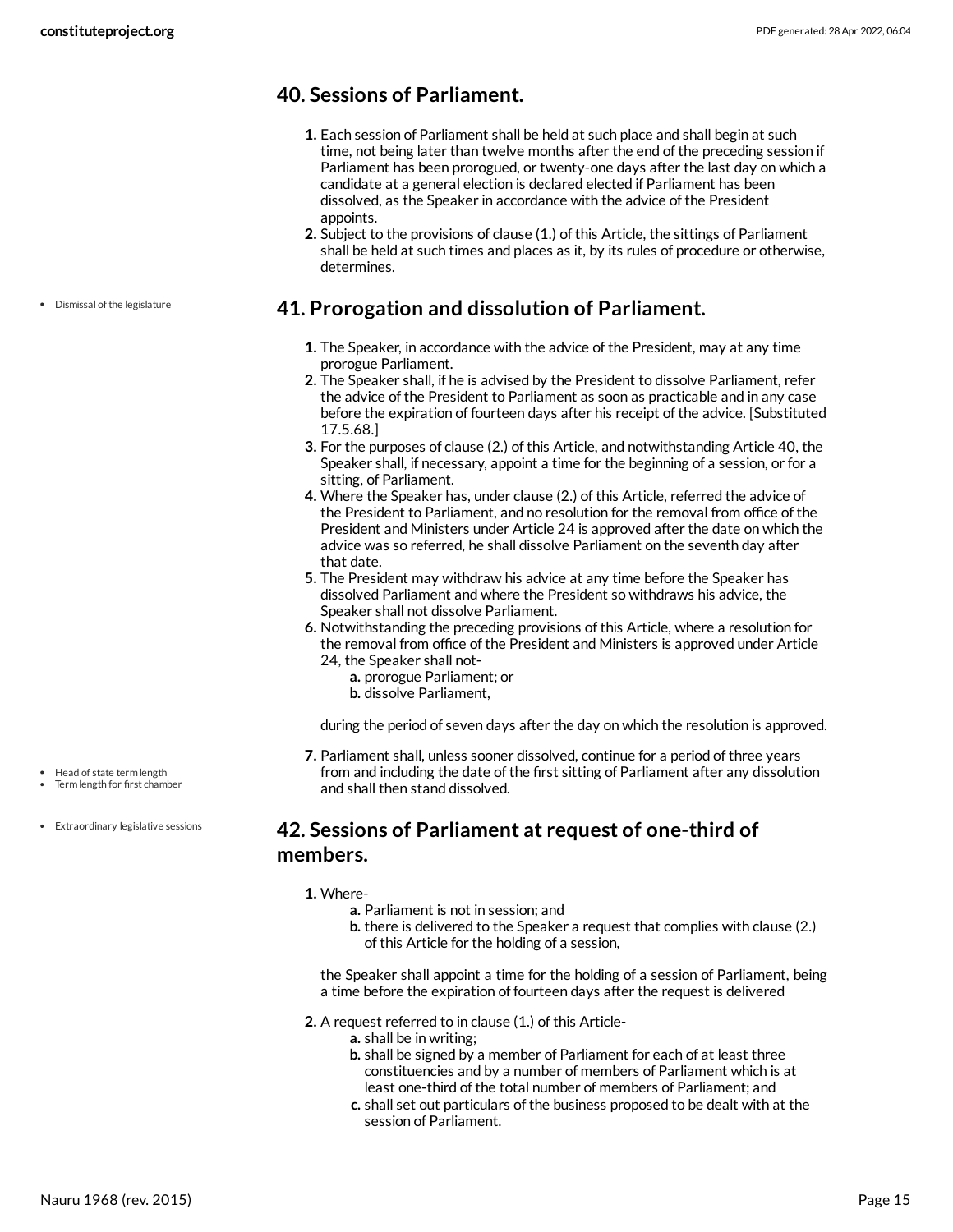# <span id="page-15-0"></span>**43. Oath of members of Parliament.**

- **1.** A member of Parliament shall, before taking his seat, take and subscribe before Parliament the oath set out in the Third Schedule, but a member may before taking and subscribing that oath take part in electing the Speaker.
- **2.** The Speaker shall, if he has not taken and subscribed the oath set out in the Third Schedule, take and subscribe that oath before entering upon the duties of his office.

#### <span id="page-15-1"></span>**44. Speaker to preside.**

<span id="page-15-2"></span>The Speaker shall preside at a sitting of Parliament.

#### **45. Quorum.**

No business shall be transacted at a sitting of Parliament if the number of its members present, other than the person presiding at the sitting, is less than one-half of the total number of members of Parliament.

#### <span id="page-15-3"></span>**46. Voting.**

- **1.** Except as otherwise provided by this Constitution, a question before Parliament shall be decided by a majority of the votes of its members present and voting.
- **2.** The Speaker or other member presiding in Parliament shall not vote unless on a question the votes are equally divided in which case he has and shall exercise a casting vote.

#### <span id="page-15-4"></span>**47. Enactment of laws.**

A proposed law becomes law on the date when the Speaker certifies that it has been passed by Parliament.

# <span id="page-15-5"></span>**PART V. THE JUDICATURE**

# <span id="page-15-6"></span>**48. Supreme Court of Nauru.**

- **1.** There shall be a Supreme Court of Nauru, which shall be a superior court of record.
- **2.** The Supreme Court has, in addition to the jurisdiction conferred on it by this Constitution, such jurisdiction as is prescribed by law.

# <span id="page-15-7"></span>**49. Chief Justice and Judges of Supreme Court.**

- **1.** The Supreme Court consists of a Chief Justice and such number, if any, of other judges as is prescribed by law.
- **2.** The judges of the Supreme Court shall be appointed by the President.
- **3.** A person is not qualified to be appointed a judge of the Supreme Court unless he is entitled as prescribed by law to practise as a barrister or solicitor in Nauru and has been so entitled for not less than five years.

# <span id="page-15-8"></span>**50. Vacation of office.**

**1.** A judge of the Supreme Court ceases to hold office on attaining the age of sixty five years or, if a greater age is prescribed by law for the purposes of this Article, on attaining that greater age.

# Leader of first chamber

Quorum for legislative sessions

Structure of the courts

- Number of supreme court judges
- Supreme court selection
- Eligibility for supreme court judges
- Mandatory retirement age for judges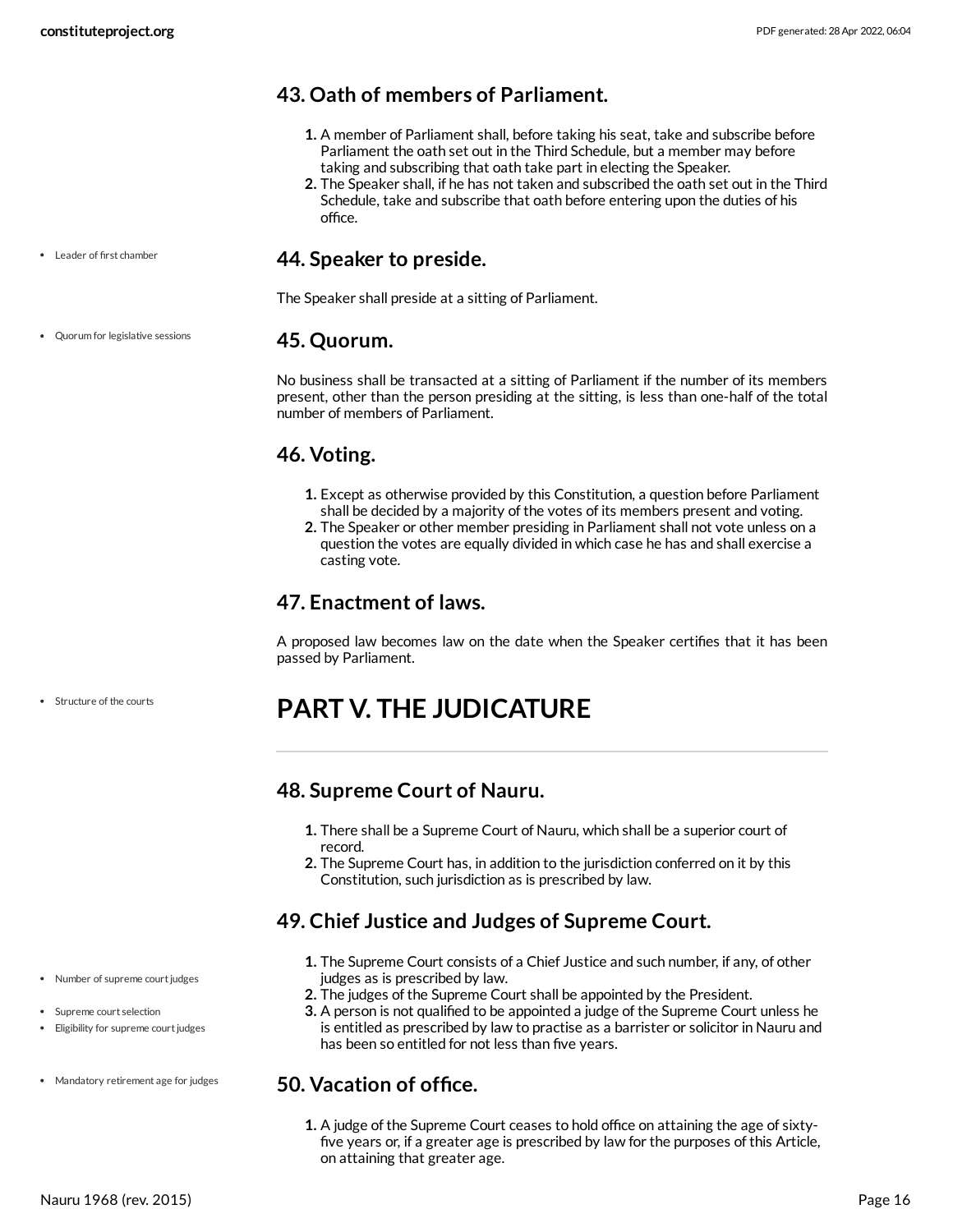**2.** A law that prescribes a greater age for the purposes of this Article may provide that that law applies only to specified judges.

### <span id="page-16-0"></span>**51. Removal from office and resignation.**

- **1.** A judge of the Supreme Court may not be removed from office except on a resolution of Parliament approved by not less than two-thirds of the total number of members of Parliament praying for his removal from office on the ground of proved incapacity or misconduct.
- **2.** A judge of the Supreme Court may resign his office by writing under his hand delivered to the President.

# <span id="page-16-1"></span>**52. Oath of office.**

A judge of the Supreme Court shall not enter upon the duties of his office unless he has taken and subscribed the oath set out in the Fourth Schedule.

#### <span id="page-16-2"></span>**53. Acting Judges.**

- **1.** If the office of Chief Justice is vacant or if the Chief Justice is for any reason unable to perform the duties of his office then until a person has been appointed to and has assumed the duties of that office or until the person holding that office has resumed those duties, as the case may be, those duties shall be discharged by such one of the other judges of the Supreme Court as is designated by the President or, if there is no other judge of the Supreme Court, by a person designated by the President, being a person who is qualified to be appointed a judge of the Supreme Court.
- **2.** If the office of a judge of the Supreme Court other than the office of the Chief Justice is vacant or if the person holding that office is for any reason unable to perform the duties of his office or if the state of business in the Supreme Court so requires, the President may appoint a person qualified to be appointed a judge of the Supreme Court to act as a judge of the Supreme Court and a person so appointed may act as a judge of the Supreme Court notwithstanding that he has attained the age of sixty-five years or, if a greater age is prescribed by law for the purposes of Article 50, has attained that greater age.
- **3.** The provisions of clause (2.) of this Article apply in respect of the office of Chief Justice if at a time when the office of the Chief Justice is vacant no other person holds office as a judge of the Supreme Court.
- **4.** A person appointed under clause (2.) of this Article to act as a judge of the Supreme Court shall continue to act for the period of his appointment or, if no such period is specified, until his appointment is revoked by the President.

#### <span id="page-16-3"></span>**54. Matters concerning this Constitution.**

- **1.** The Supreme Court shall, to the exclusion of any other court, have original jurisdiction to determine any question arising under or involving the interpretation or effect of any provision of this Constitution.
- **2.** Without prejudice to any appellate jurisdiction of the Supreme Court, where in any proceedings before another court a question arises involving the interpretation or effect of any provision of this Constitution, the cause shall be removed into the Supreme Court, which shall determine that question and either dispose of the case or remit it to that other court to be disposed of in accordance with the determination.

#### <span id="page-16-4"></span>**55. The Cabinet may refer questions on Constitution to Supreme Court.**

The President or a Minister may, in accordance with the approval of the Cabinet, refer to the Supreme Court for its opinion any question concerning the interpretation or effect of any provision of this Constitution which has arisen or appears to the Cabinet likely to arise, and the Supreme Court shall pronounce in open court its opinion on the question.

• Supreme/ordinary court judge removal

Constitutional interpretation

Constitutional interpretation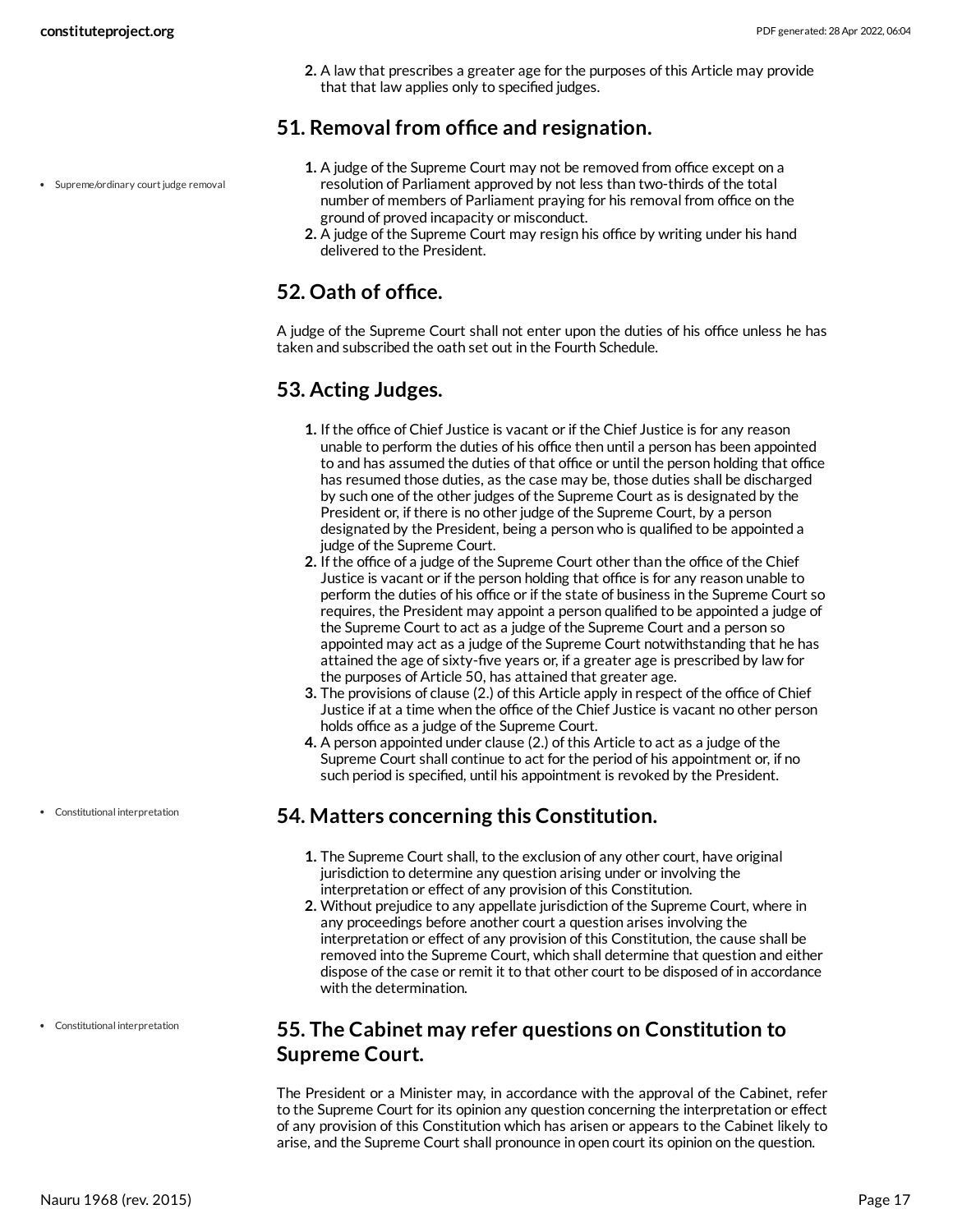- Structure of the courts
- Right to appeal judicial decisions

#### <span id="page-17-0"></span>**56. Subordinate courts.**

There shall be such subordinate courts as are established by law and those courts possess such jurisdiction and powers as are prescribed by law.

#### <span id="page-17-1"></span>**57. Appeals.**

- **1.** Parliament may provide that an appeal lies as prescribed by law from a judgment, decree, order or sentence of the Supreme Court constituted by one judge to the Supreme Court constituted by not less than two judges.
- **2.** Parliament may provide that an appeal lies as prescribed by law from a judgment, decree, order or sentence of the Supreme Court to a court of another country.

# <span id="page-17-2"></span>**PART VI. FINANCE**

#### <span id="page-17-3"></span>**58. Treasury Fund.**

All revenues and other moneys raised or received by Nauru, not being revenues or other moneys payable by law into another fund established for a specific purpose, shall be paid into and form a Treasury Fund.

#### <span id="page-17-4"></span>**59. Withdrawals from Treasury Fund and public funds.**

- **1.** No moneys shall be withdrawn from the Treasury Fund except to meet expenditure that is charged upon the Treasury Fund by this Constitution or in accordance with law.
- **2.** No moneys shall be withdrawn from any fund referred to in Article 58 other than the Treasury Fund except in accordance with law.
- **3.** A proposed law for the withdrawal of moneys from the Treasury Fund or any other fund referred to in Article 58 shall not receive the certificate of the Speaker under Article 47 unless the purpose of the withdrawal has been recommended to Parliament by the Cabinet.
- **4.** The Cabinet shall cause to be prepared and laid before Parliament before the date of commencement of each financial year (or if, in respect of a particular financial year, Parliament, by resolution, determines a later date, before that later date), estimates of the revenues and expenditure of Nauru for that year.

#### <span id="page-17-5"></span>**60. Taxation.**

No tax shall be raised except as prescribed by law and a proposed law for the imposition of a tax shall not receive the certificate of the Speaker under Article 47 unless the imposition of the tax has been recommended to Parliament by the Cabinet.

#### <span id="page-17-6"></span>**61. Withdrawal of moneys in advance of appropriation law.**

- **1.** If the appropriation law in respect of a financial year has not received the certificate of the Speaker under Article 47 on or before the twenty-first day before the commencement of that financial year, the Cabinet may, in accordance with clause (2.) of this Article, recommend to Parliament a proposed law authorising the withdrawal of moneys from the Treasury Fund for the purpose of meeting expenditure necessary to carry on the services of the Republic of Nauru after the commencement of that financial year until the expiration of three months or the coming into operation of the appropriation law, whichever is the earlier.
- **2.** A recommendation by the Cabinet referred to in clause (1.) of this Article shall be in writing delivered to the Speaker not later than the fourteenth day before the

• Budget bills

Tax bills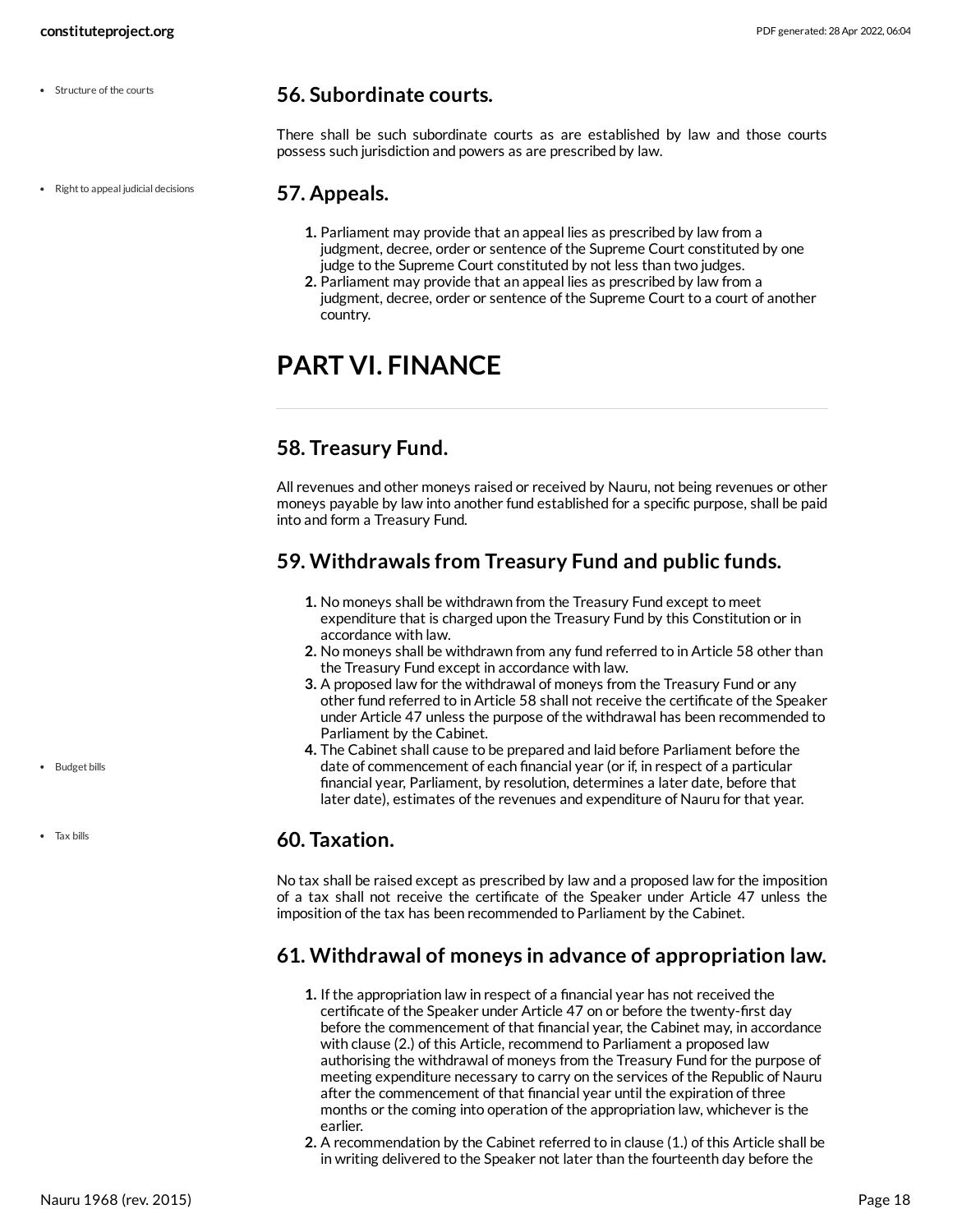- **2.** commencement of the financial year and the Speaker shall, on receiving the recommendation, lay it before Parliament as soon as practicable. [Substituted 17.5.68.]
- **3.** For the purposes of clause (2.) of this Article and notwithstanding Article 40, the Speaker shall, if necessary, appoint a time for the beginning of a session, or for a sitting, of Parliament.
- **4.** Where the Cabinet has recommended a proposed law under clause (1.) of this Article and neither the appropriation law nor that proposed law has come into operation on or before the commencement of that financial year, the Cabinet may authorise the withdrawal of moneys in accordance with that proposed law but the amount of moneys so withdrawn shall not exceed one-quarter of the amount withdrawn under the authority of the appropriation law or laws in respect of the preceding financial year.

# <span id="page-18-0"></span>**62. Long Term Investment Fund.**

- **1.** There shall be a Long Term Investment Fund constituted by the moneys that immediately before the commencement of this Constitution constituted a fund called the Nauruan Community Long Term Investment Fund and by such other moneys as are appropriated by law for payment into the fund or are paid into the fund as provided by clause (2.) of this Article.
- **2.** Moneys constituting the Long Term Investment Fund may be invested as prescribed by law and income derived from moneys so invested shall be paid into the fund.
- **3.** Notwithstanding the provisions of Article 59, no moneys shall be withdrawn from the Long Term Investment Fund (otherwise than for investment under clause (2.) of this Article) until the recovery of the phosphate deposits in Nauru has, by reason of the depletion of those deposits, ceased to provide adequately for the economic needs of the citizens of Nauru.

# <span id="page-18-1"></span>**63. Phosphate Royalties.**

- **1.** Parliament may provide for the establishment of a fund for the benefit of persons from whose land phosphate deposits have been recovered and for the payment into that fund of amounts from the Treasury Fund and for the payment of moneys out of that fund to those persons.
- **2.** Parliament may provide for the payment from the Treasury Fund to persons from whose land phosphate deposits have been recovered of such royalties as are prescribed by law.

# <span id="page-18-2"></span>**64. Contingencies Fund.**

- **1.** Parliament may provide for the establishment of a Contingencies Fund and for authorising the Cabinet, if satisfied that there has arisen an urgent and unforeseen need for expenditure for which no other provision exists, to make advances from that fund for the purposes of that expenditure.
- **2.** Where an advance is made from the Contingencies Fund, provision may be made by law for replacing the amount so advanced.

# <span id="page-18-3"></span>**65. Remuneration of certain officers.**

- **1.** There shall be paid to the holders of the offices to which this Article applies such salary and such allowances as are prescribed by law.
- **2.** The salaries and allowances payable to the holders of the offices to which this Article applies are a charge on the Treasury Fund.
- **3.** The salary and allowances payable to the holder of an office to which this Article applies and his other conditions of service shall not be altered to his disadvantage during the term of his appointment.
- **4.** This Article applies to the office of judge of the Supreme Court, Clerk of Parliament and Director of Audit.

• Protection of judges' salaries

• Protection of judges' salaries

Nauru 1968 (rev. 2015) Page 19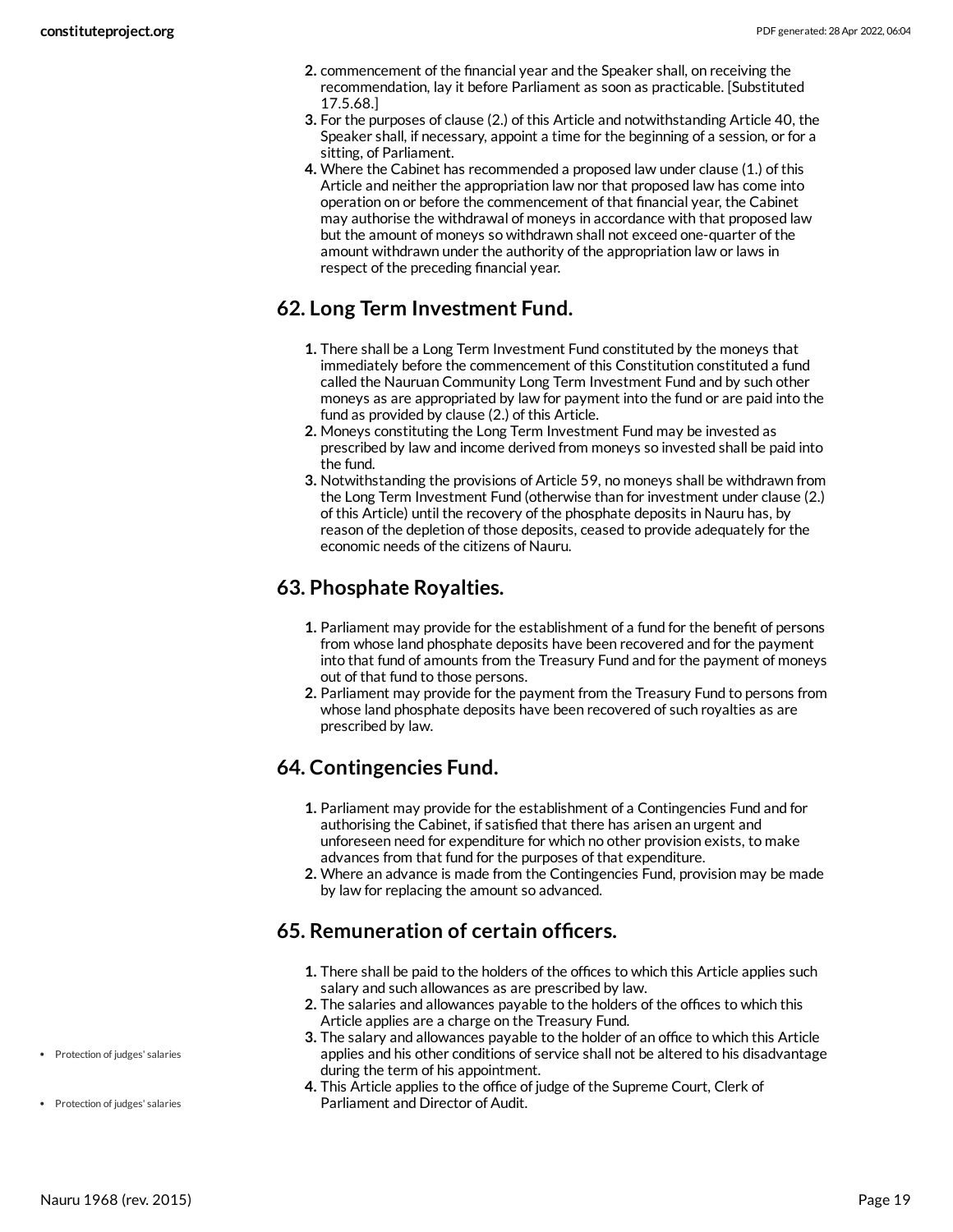# <span id="page-19-0"></span>**66. Director of Audit.**

- **1.** There shall be a Director of Audit, whose office is a public office.
- **2.** The powers and functions and the conditions of service of the Director of Audit are, subject to this Constitution, as prescribed by law.
- **3.** The Director of Audit shall not hold or act in any other public office during his period of service and a person who has held the office of Director of Audit shall not hold or act in any public office during the period of three years after he ceases to be Director of Audit.
- **4.** The Director of Audit may resign his office at any time by writing under his hand delivered to the Speaker.
- **5.** The Director of Audit may not be removed from office except on a resolution of Parliament approved by not less than two-thirds of the total number of members of Parliament praying for his removal from office on the ground of proved incapacity or misconduct.

# <span id="page-19-1"></span>**67. Public debt.**

- **1.** All debt charges for which Nauru is liable are a charge on the Treasury Fund.
- **2.** For the purposes of this Article, debt charges include interest, sinking fund charges, repayment or amortisation of debt and all expenditure in connexion with the raising of loans and the service and redemption of the debt thereby created.

# <span id="page-19-2"></span>**PART VII. THE PUBLIC SERVICE**

# <span id="page-19-3"></span>**68. Appointments, etc., in the Public Service.**

- **1.** Except as otherwise provided by law under Article 69, there is vested in the Chief Secretary the power
	- **a.** to appoint, subject to clause (3.) of this Article, persons to hold or act in offices in the Public Service;
	- **b.** to exercise disciplinary control over persons holding or acting in such offices; and
	- **c.** to remove such persons from office.
- **2.** The Chief Secretary may, by instrument in writing under his hand, delegate to a public officer power to exercise disciplinary control over persons holding or acting in such public offices, other than offices referred to in clause (3.) of this Article, as the Chief Secretary specifies in the instrument and such delegation is subject to such conditions, if any, as the Chief Secretary specifies in the instrument.
- **3.** The Chief Secretary may not exercise his power under paragraph (a) of clause (1.) of this Article in relation to the office of a person in charge of a department of government and such other offices as are prescribed by law except in accordance with the approval of the Cabinet.
- **4.** The Chief Secretary shall report to the Cabinet on such matters relating to the exercise of the powers under this Article as are prescribed by law at least once a year and the Cabinet shall cause a copy of the report to be laid before Parliament.

# <span id="page-19-4"></span>**69. Power of Parliament to establish Public Service Board and to make special provisions regarding Police.**

- **1.** Parliament may make provision for either or both of the following:
	- **a.** vesting the powers and functions of the Chief Secretary under clauses (1.) and (2.) of Article 68 in a Public Service Board consisting of the Chief Secretary, who shall be Chairman, and not less than two other persons who are not members of Parliament; and
	- **b.** subject to clause (2.) of this Article, vesting in the public officer in charge of the Nauru Police Force the powers and functions of the Chief Secretary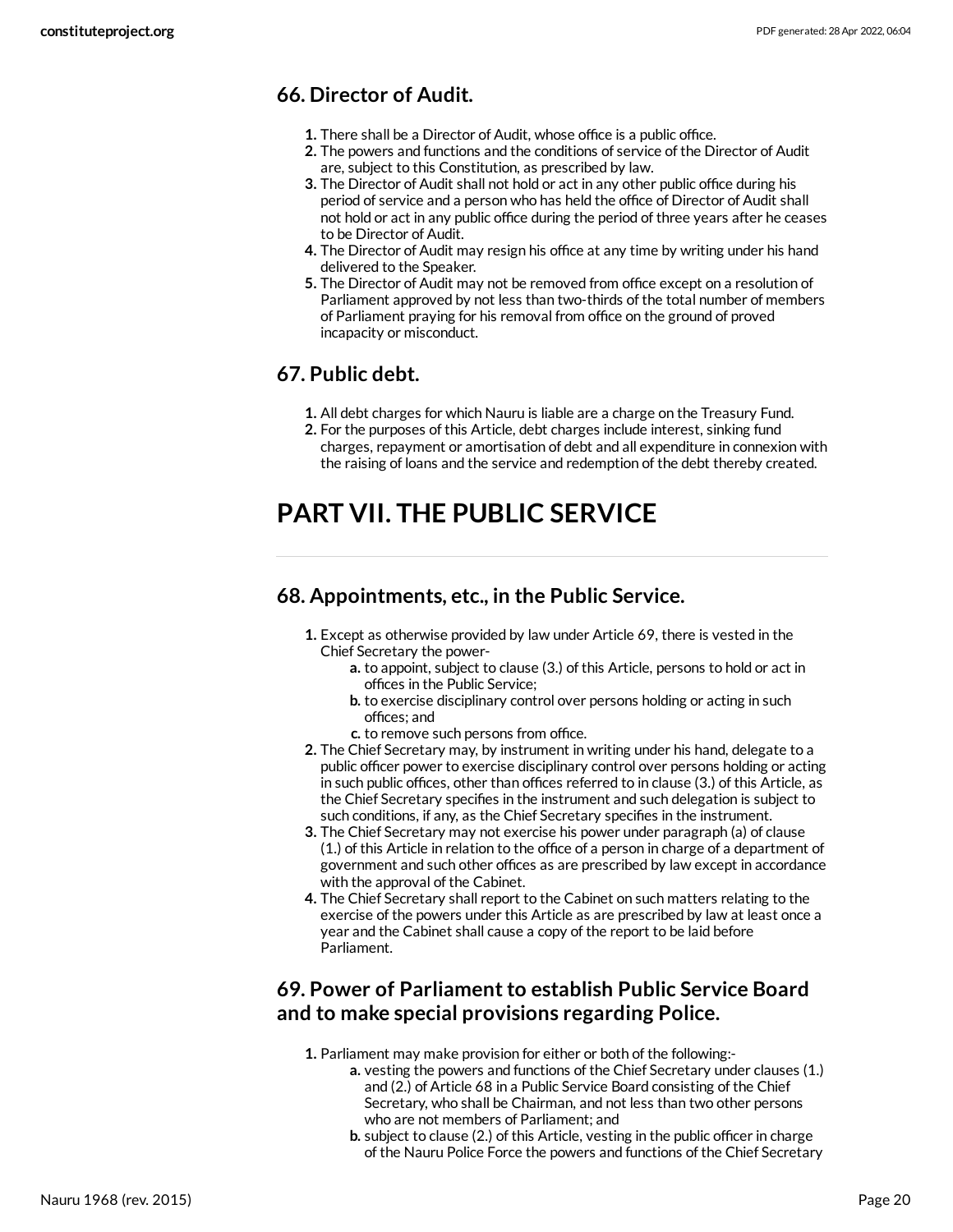- **1. b.** under clause (1.) of Article 68, in so far as they apply to or in respect of public officers in the Nauru Police Force.
- **2.** Where Parliament makes provision under paragraph (b) of clause (1.) of this Article
	- **a.** it shall also make provision for establishing a Police Service Board consisting of not less than three persons, who are not members of Parliament, of whom one shall be the Chief Justice, who shall be Chairman, one shall be the Chief Secretary, and one shall be a person elected by members of the Nauru Police Force in such manner and for such term as are prescribed by law;
	- **b.** the power of the public officer in charge of the Nauru Police Force to appoint persons to hold or act in offices in the Nauru Police Force shall be subject to such consent, if any, of the Police Service Board as is required by law; and
	- **c.** the Chief Secretary or, where Parliament has made provision for a Public Service Board, the Public Service Board, shall not exercise the powers or perform the functions under clauses (1.) and (2.) of Article 68 in so far as they apply to or in respect of public officers in the Nauru Police Force.
- **3.** An appeal lies to the Police Service Board from a decision of the public officer in charge of the Nauru Police Force under this Article to remove a public officer from office or to exercise disciplinary control over a public officer at the instance of the public officer in respect of whom the decision is made.
- **4.** The Police Service Board shall exercise such other powers and functions as are conferred on it by law and shall, subject to this Article and any law, regulate its own procedure.
- **5.** Except as otherwise provided by law, no appeal lies from a decision of the Police Service Board.

#### <span id="page-20-0"></span>**70. Public Service Appeals Board.**

- **1.** There shall be a Public Service Appeals Board which shall consist of the Chief Justice, who shall be Chairman, one person appointed by the Cabinet and one person elected by public officers as prescribed by law.
- **2.** A member of Parliament is not qualified to be a member of the Public Service Appeals Board.
- **3.** A member of the Public Service Appeals Board ceases to hold office
	- **a.** upon being elected a member of Parliament;
		- **b.** if he was appointed by the Cabinet, upon being removed from office by the Cabinet or upon resigning his office by writing under his hand delivered to the President; or
		- **c.** if he was elected by public officers, upon the expiration of the term for which he was elected, upon being removed from office in the manner prescribed by law or upon resigning his office by writing under his hand delivered to the Chief Secretary.
- **4.** Whenever a member of the Public Service Appeals Board, other than the Chief Justice, is unable for any reason or ineligible under clause (5.) of this Article to perform the duties of his office, the Cabinet may
	- **a.** if the member was appointed by it, appoint a person who is not a member of Parliament; or
	- **b.** if the member was elected by public officers, appoint, subject to such conditions, if any, as are prescribed by law, a person,

to act as a member of the Public Service Appeals Board during the period of the inability or ineligibility of the member.

- **5.** Parliament may provide that a member of the Public Service Appeals Board, other than the Chief Justice, is ineligible to act in relation to such matters as are prescribed by law.
- **6.** Except where an appeal lies to the Police Service Board under Article 69, an appeal lies to the Public Service Appeals Board from a decision to remove a public officer from office or to exercise disciplinary control over a public officer at the instance of the public officer in respect of whom the decision is made.
- **7.** The Public Service Appeals Board shall exercise and perform such other powers and functions as are conferred on it by law and shall, subject to this Constitution and any law, regulate its own procedure.

Courts for judging public officials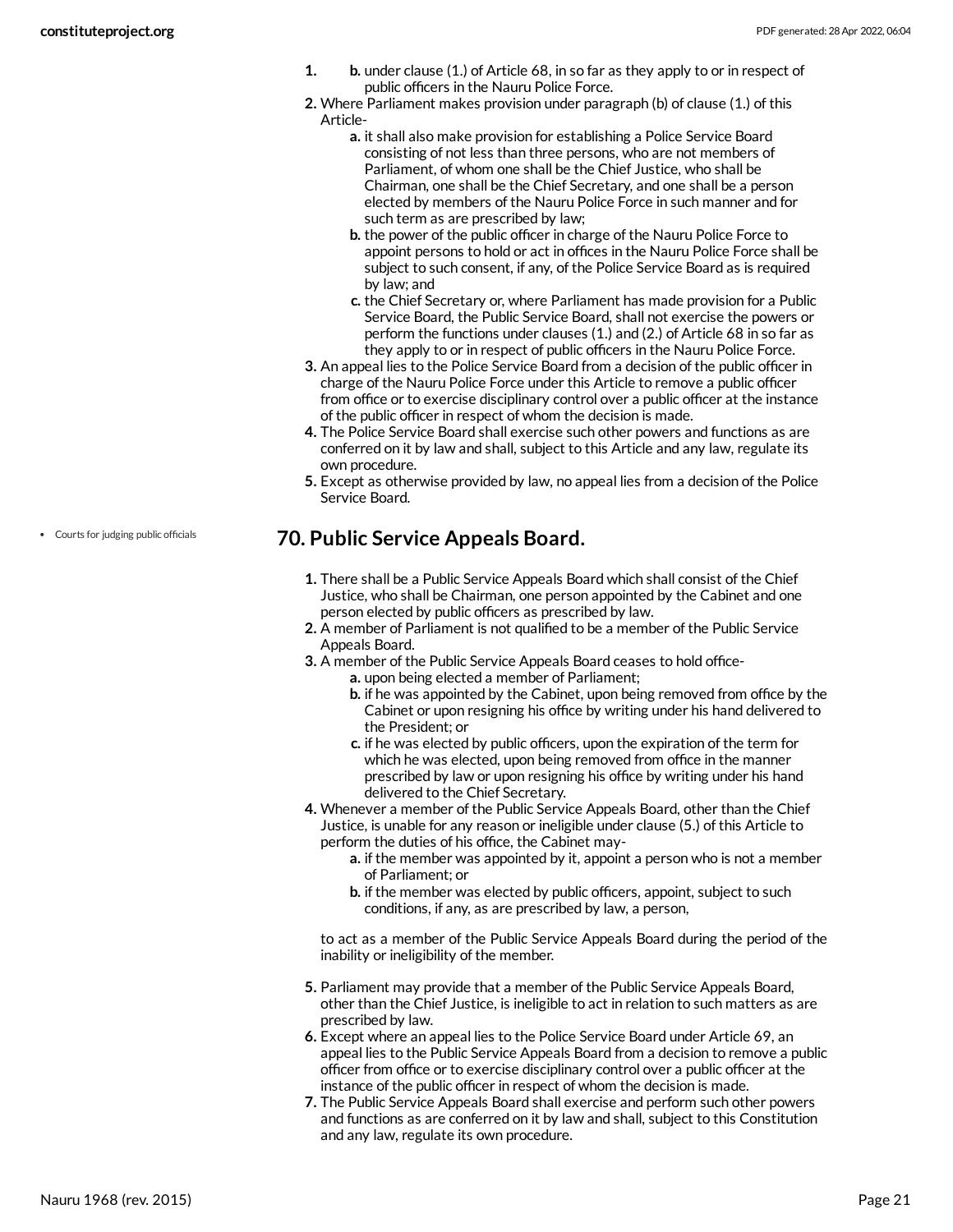**8.** Except as otherwise provided by law, no appeal lies from a decision of the Public Service Appeals Board.

**3.** Parliament may make provision for depriving a person of his Nauruan citizenship being a person who is a Nauruan citizen otherwise than by reason of Article 71 or

**4.** Parliament may make provision for the renunciation by a person of his Nauruan

**1.** In this Part, "Pacific Islander" has, except as otherwise prescribed by law, the same meaning as in the Nauruan Community Ordinance 1956-1966 of Nauru.

# <span id="page-21-2"></span><span id="page-21-1"></span><span id="page-21-0"></span>**PART VIII. CITIZENSHIP**

| Requirements for birthright citizenship<br>٠ | 71. Members of Nauruan community to be Nauruan<br>citizens.                                                                                                                                                                                                                                                                                                                                                                                                                                                                                     |
|----------------------------------------------|-------------------------------------------------------------------------------------------------------------------------------------------------------------------------------------------------------------------------------------------------------------------------------------------------------------------------------------------------------------------------------------------------------------------------------------------------------------------------------------------------------------------------------------------------|
|                                              | A person who on the thirtieth day of January One thousand nine hundred and sixty-<br>eight was included in one of the classes of persons who constituted the Nauruan<br>Community within the meaning of the Nauruan Community Ordinance 1956-1966 of<br>Nauru is a Nauruan citizen.                                                                                                                                                                                                                                                             |
| Requirements for birthright citizenship      | 72. Persons born on or after 31 January 1968.                                                                                                                                                                                                                                                                                                                                                                                                                                                                                                   |
|                                              | 1. A person born on or after the thirty-first day of January One thousand nine<br>hundred and sixty-eight is a Nauruan citizen if his parents were Nauruan citizens<br>at the date of his birth.<br>2. A person born on or after the thirty-first day of January One thousand nine<br>hundred and sixty-eight is a Nauruan citizen if he is born of a marriage between a<br>Nauruan citizen and a Pacific Islander and neither parent has within seven days<br>after the birth of that person exercised a right prescribed by law in the manner |
| Requirements for birthright citizenship      | prescribed by law to determine that that person is not a Nauruan citizen.                                                                                                                                                                                                                                                                                                                                                                                                                                                                       |
|                                              | 73. Persons born in Nauru on or after 31 January 1968.                                                                                                                                                                                                                                                                                                                                                                                                                                                                                          |
|                                              | A person born in Nauru on or after the thirty-first day of January One thousand nine<br>hundred and sixty-eight, if at the date of his birth he would not have the nationality of<br>any country, an application may be made to Cabinet for citizenship. It shall be the<br>prerogative of Cabinet as to whether citizenship is granted or not.                                                                                                                                                                                                 |
| Requirements for naturalization              | 74. Women married to Nauruan citizens.                                                                                                                                                                                                                                                                                                                                                                                                                                                                                                          |
|                                              | A woman, not being a Nauruan citizen, who is married to a Nauruan citizen or has been<br>married to a man who was, throughout the subsistence of the marriage, a Nauruan<br>citizen, is entitled, upon making application in such manner as is prescribed by law, to<br>become a Nauruan citizen.                                                                                                                                                                                                                                               |
|                                              | 75. Powers of Parliament regarding citizenship.                                                                                                                                                                                                                                                                                                                                                                                                                                                                                                 |
| • Requirements for naturalization            | 1. Parliament may make provision for the acquisition of Nauruan citizenship by<br>persons who are not otherwise eligible to become Nauruan citizens under the<br>provisions of this Part.                                                                                                                                                                                                                                                                                                                                                       |
| • Conditions for revoking citizenship        | 2. Parliament may make provision for depriving a person of his Nauruan citizenship<br>being a person who has acquired the nationality of another country otherwise                                                                                                                                                                                                                                                                                                                                                                              |

- Conditions for revoking citizenship
- Right to renounce citizenship
	-

<span id="page-21-5"></span><span id="page-21-4"></span><span id="page-21-3"></span>than by marriage.

Article 72.

citizenship.

<span id="page-21-6"></span>**76. Interpretation.**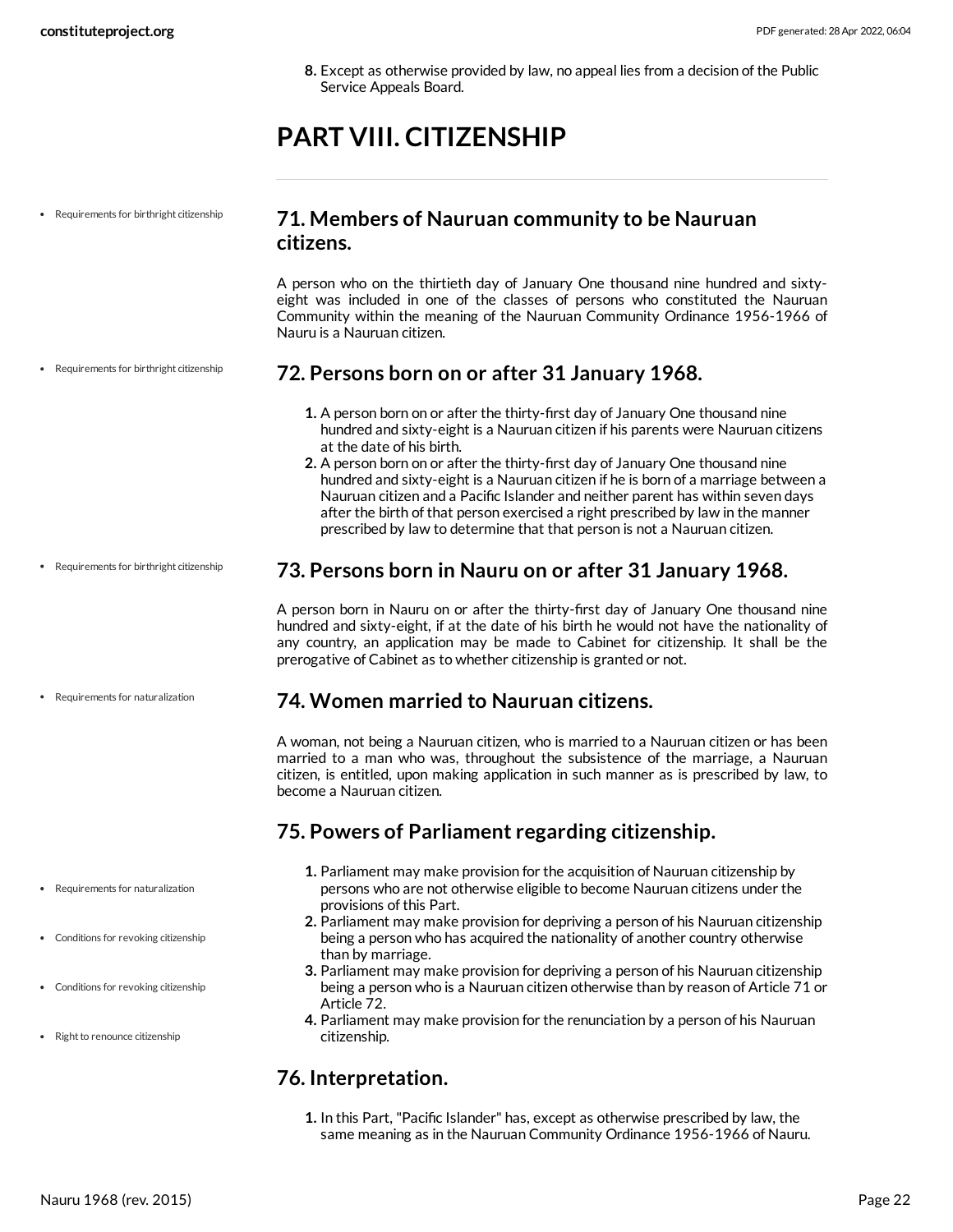**2.** A reference in this Part to the citizenship of the parent of a person at the date of that person's birth shall, in relation to a person one of whose parents died before the birth of that person, be construed as a reference to the citizenship of the parent at the time of the parent's death.

# <span id="page-22-0"></span>**PART IX. EMERGENCY POWERS**

• Emergency provisions

#### <span id="page-22-1"></span>**77. Declaration of emergency.**

- **1.** If the President is satisfied that a grave emergency exists whereby the security or economy of Nauru is threatened he may, by public proclamation, declare that a state of emergency exists.
- **2.** A declaration of emergency lapses
	- **a.** if the declaration is made when Parliament is sitting, at the expiration of seven days after the date of publication of the declaration; or
	- **b.** in any other case, at the expiration of twenty-one days after the date of publication of the declaration,

unless it has in the meantime been approved by a resolution of Parliament approved by a majority of the members of Parliament present and voting.

- **3.** The President may at any time revoke a declaration of emergency by public proclamation.
- **4.** A declaration of emergency that has been approved by a resolution of Parliament under clause (2.) of this Article remains, subject to the provisions of clause (3.) of this Article, in force for twelve months or such shorter period as is specified in the resolution.
- **5.** A provision of this Article that a declaration of emergency lapses or ceases to be in force at a particular time does not prevent the making of a further such declaration whether before or after that time.

#### <span id="page-22-2"></span>**78. Emergency powers.**

- **1.** During the period during which a declaration of emergency is in force, the President may make such orders as appear to him to be reasonably required for securing public safety, maintaining public order or safeguarding the interests or maintaining the welfare of the community.
- **2.** An order made by the President under clause (1.) of this Article
	- **a.** has effect notwithstanding anything in Part II. of this Constitution or in Article 94;
	- **b.** is not invalid in whole or in part by reason only that it provides for any matter for which provision is made under any law or because of inconsistency with any law; and
	- **c.** lapses when the declaration of emergency lapses unless in the meantime the order is revoked by a resolution of Parliament approved by a majority of the members of Parliament present and voting.
- **3.** The revocation or lapsing of an order made by the President under clause (1.) of this Article does not affect the previous operation of that order, the validity of anything done or omitted to be done under it or any offence committed or penalty or punishment incurred.

# <span id="page-22-3"></span>**79. Restriction on detention.**

- **1.** For the purposes of this Article there shall be an advisory board consisting of the Chief Justice, one person nominated by the Chief Justice and one person nominated by the Cabinet.
- **2.** A person detained under an order under Article 78 shall, as soon as practicable, be informed of the reasons for his detention and be brought before the advisory board and permitted to make representations against his detention.
- **3.** No person shall be detained under an order under Article 78 for a period exceeding three months unless that person has been brought before the advisory

• Emergency provisions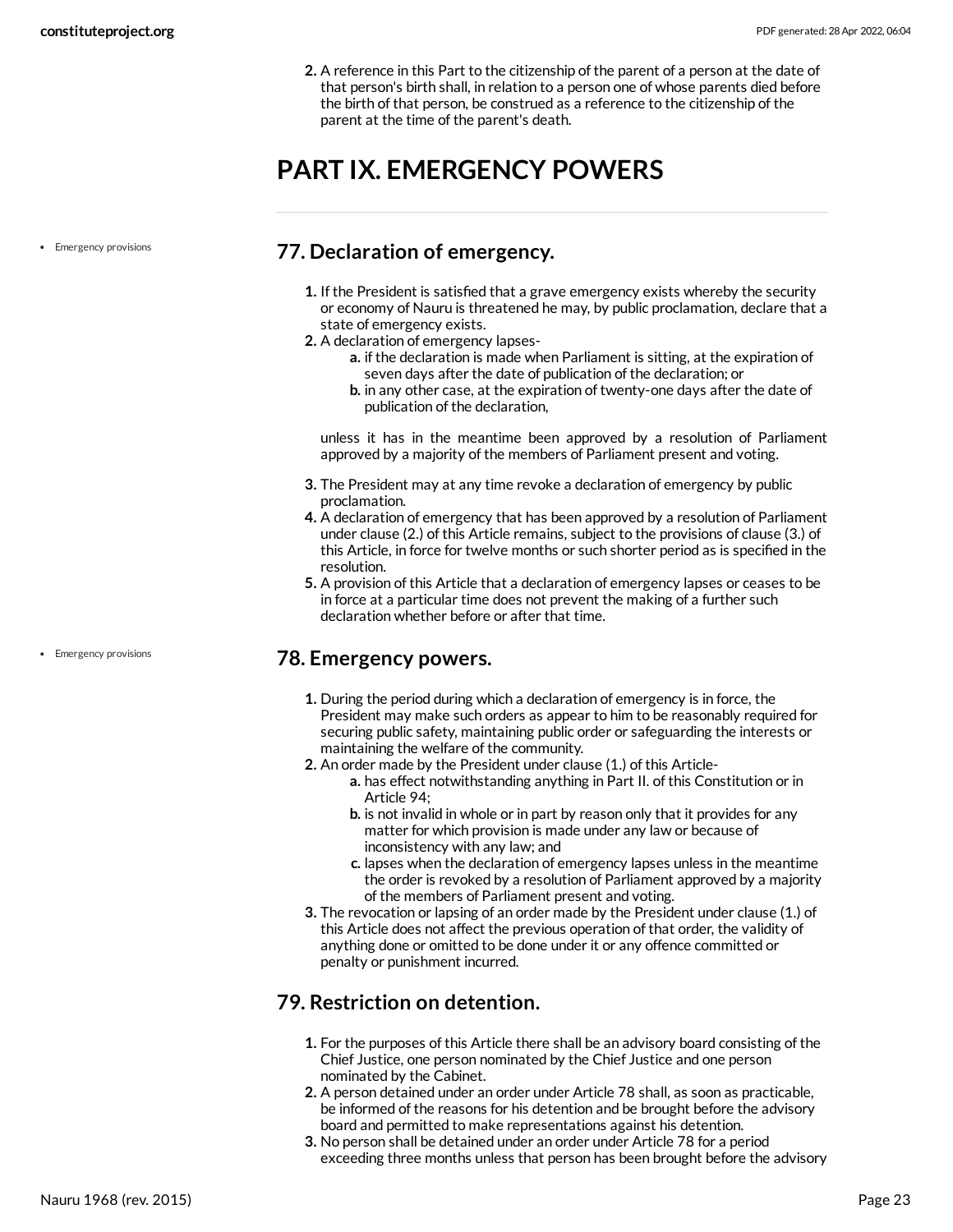**3.** board and any representations made by him have been considered by it and it has within that period determined that there is sufficient cause for the detention.

# <span id="page-23-0"></span>**PART X. GENERAL**

• Power to pardon

#### <span id="page-23-1"></span>**80. Grant of pardons.**

The President may-

- **a.** grant a pardon, either free or subject to lawful conditions, to a person convicted of an offence;
- **b.** grant to a person a respite, either indefinite or for a specified period, of the execution of a punishment imposed on that person for an offence;
- **c.** substitute a less severe form of punishment for any punishment imposed on a person for an offence; or
- **d.** remit the whole or a part of a punishment imposed on a person for an offence or of a penalty or forfeiture on account of an offence.

#### <span id="page-23-2"></span>**81. Interpretation.**

**1.** In this Constitution, unless the context otherwise requires:

- "Article" means Article of this Constitution;
- "Cabinet" means the Cabinet established under Article 17;
- "Chief Justice" means the Chief Justice of the Supreme Court;
- "Chief Secretary" means the Chief Secretary of Nauru appointed under Article 25;
- "Court" means a court of law having jurisdiction in Nauru;
- "Existing law" means a law in force in Nauru immediately before Independence Day;
- "Government Gazette" means the Nauru Government Gazette;
- "Independence Day" means the thirty-first day of January, One thousand nine hundred and sixty-eight;
- "Law" includes an instrument having the force of law and an unwritten rule of law and "lawful" and "lawfully" shall be construed accordingly;
- "Minister" means a Minister of the Cabinet;
- "Month" means calendar month;
- "Parliament" means the Parliament of Nauru established under Article 26;
- "Person" includes a body corporate or politic;
- "President" means the President of Nauru;
- "Property" includes a right, title or interest in or over property;
- "Public office" means an office of emolument in the public service;
- "Public officer" means a person holding or acting in a public office;
- "Public service" means, subject to the provisions of this Article, the service of the Republic of Nauru;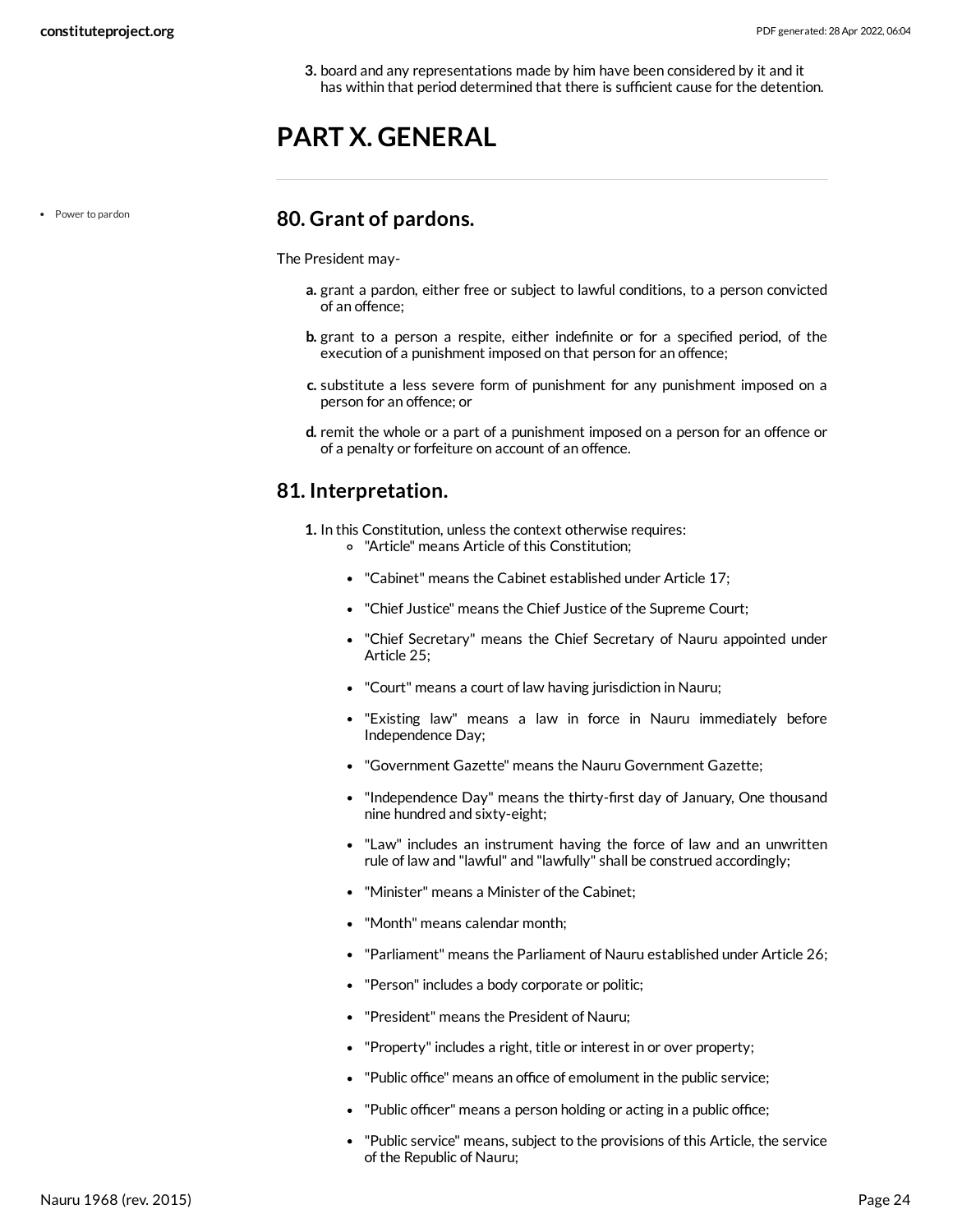- **1.** "Schedule" means Schedule to this Constitution;
	- "Session" means the period beginning when the Legislative Assembly of Nauru first met on Independence Day or after Parliament has at any time been prorogued or dissolved and ending when next Parliament is prorogued or dissolved;
	- "Sitting" means a period during which Parliament is sitting without adjournment;
	- "Speaker" means the Speaker of Parliament;
	- "Supreme Court" means the Supreme Court of Nauru established under Article 48;
	- "Writing" includes any mode of representing or reproducing words in a visible form.
- **2.** In this Constitution
	- **a.** a reference to an office in the public service does not include
		- **i.** a reference to the office of President, Minister, Speaker, Deputy Speaker, member of Parliament or Clerk of Parliament;
		- **ii.** a reference to the office of a Judge of the Supreme Court; or
		- **iii.** except in so far as is prescribed by law, a reference to the office of a member of a council, board, panel, committee or other similar body, whether incorporated or not, established by law; and
	- **b.** a reference to an office of profit in the service of Nauru does not include a reference to the office of President, Minister, Speaker, Deputy Speaker, or member of Parliament.
- **3.** In this Constitution, unless the context otherwise requires, a reference to the holder of an office by an expression designating his office shall be construed as including, to the extent of his authority, a reference to a person for the time being authorised to exercise the powers or perform the functions of that office.
- **4.** In this Constitution, a reference to the total number of members of Parliament is a reference to the number of members of which Parliament consists in accordance with Article 28.
- **5.** In this Constitution, unless the context otherwise requires
	- **a.** words importing the masculine gender shall be taken to include females; and
		- **b.** words in the singular include the plural and words in the plural include the singular.
- **6.** Where a law is repealed, or is deemed to have been repealed, by, under or by reason of this Constitution, the repeal does not
	- **a.** revive anything not in force or existing at the time at which the repeal takes effect;
	- **b.** affect the previous operation of the law or anything only done or suffered under the law;
	- **c.** affect any right, privilege, obligation or liability acquired, accrued or incurred under the law;
	- **d.** affect any penalty, forfeiture or punishment incurred in respect of any offence committed against the law; or
	- **e.** affect any investigation, legal proceeding or remedy in respect of any such right, privilege, obligation, liability, penalty, forfeiture or punishment,

and any such investigation, legal proceeding or remedy may be instituted, continued or enforced, and any such penalty, forfeiture or punishment may be imposed, as if the law had not been repealed.

**7.** Where a person is required by this Constitution to take and subscribe an oath, he shall be permitted, if he so desires, to comply with that requirement by making and subscribing an affirmation.

#### <span id="page-24-0"></span>**82. Parts, etc., of Constitution.**

**1.** The headings of the Parts into which this Constitution is divided are part of this Constitution.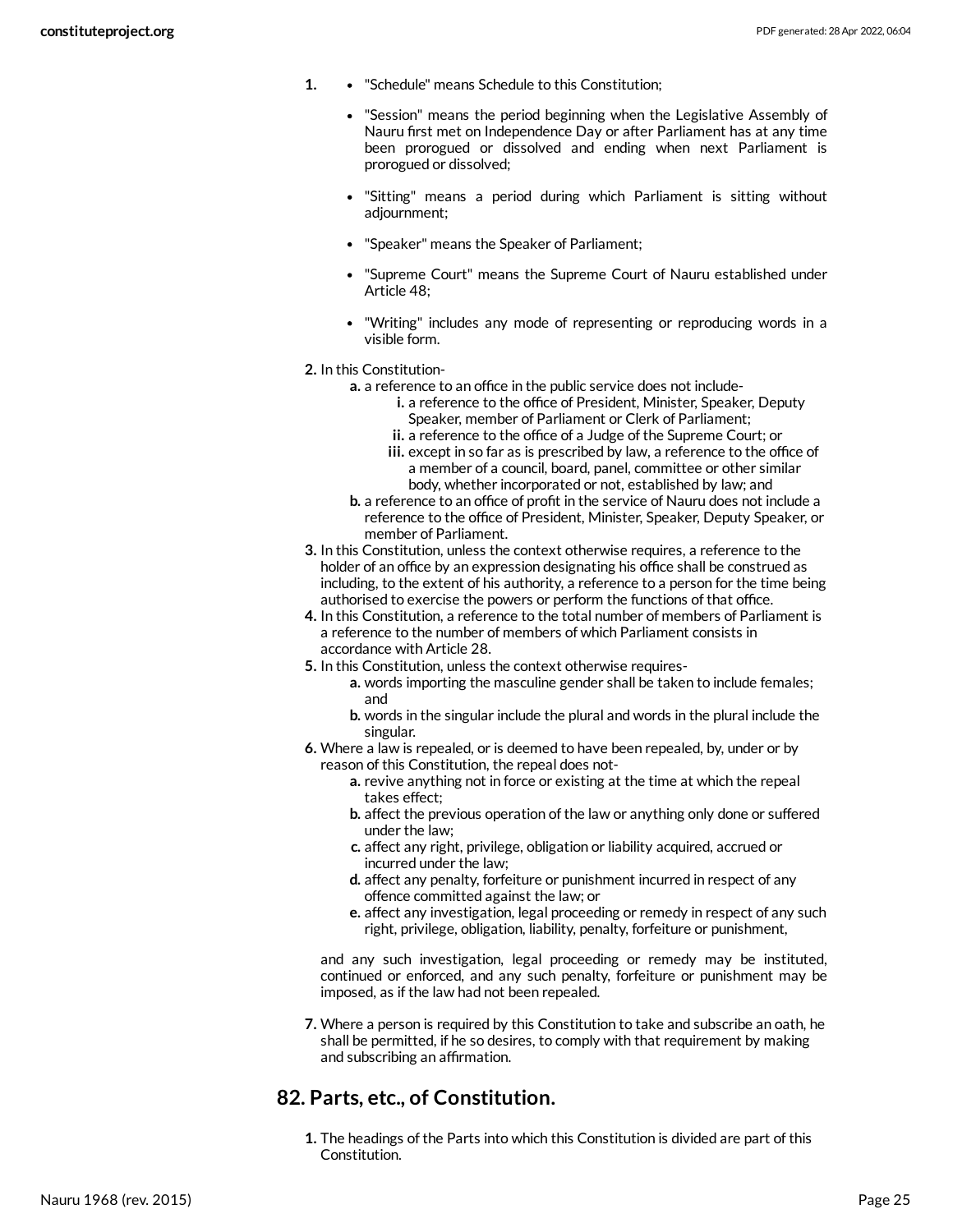- **2.** A Schedule to this Constitution is part of this Constitution.
- **3.** The preamble and the marginal notes to this Constitution do not form part of this Constitution.

# <span id="page-25-3"></span>**83. Right to mine phosphate.**

- **1.** Except as otherwise provided by law, the right to mine phosphate is vested in the Republic of Nauru.
- **2.** Nothing in this Constitution makes the Government of Nauru responsible for the rehabilitation of land from which phosphate was mined before the first day of July, One thousand nine hundred and sixty-seven.

#### <span id="page-25-0"></span>**84. Amendment of the Constitution.**

- **1.** This Constitution shall not be altered except in accordance with this Article.
- **2.** This Constitution may be altered by law but a proposed law for that purpose shall not be passed by Parliament unless
	- **a.** there has been an interval of not less than ninety days between the introduction of the proposed law in Parliament and the passing of the proposed law by Parliament; and
	- **b.** it is approved by not less than two-thirds of the total number of members of Parliament.
- **3.** A proposed law to alter or having the effect of altering the Fifth Schedule or any of the provisions of this Constitution specified in the Fifth Schedule shall not be submitted for the certificate of the Speaker under Article 47 unless, after it has been passed by Parliament, it has been approved by not less than two-thirds of all the votes validly cast on a referendum held, subject to clause (4.) of this Article, as prescribed by law.
- **4.** A person who, at the time the referendum is held, is qualified to vote at an election of members of Parliament, is entitled to vote at a referendum held for the purposes of this Article and no other person is so entitled.
- **5.** A proposed law to alter this Constitution shall not receive the certificate of the Speaker under Article 47 unless it is accompanied by a certificate under the hand of the Clerk of Parliament that the provisions of clause (2.) of this Article have been complied with and, if it is a proposed law to which clause (3.) of this Article applies, by a certificate under the hand of a person prescribed by law stating that it has been approved as provided by that clause.

# <span id="page-25-1"></span>**PART XI. TRANSITIONAL PROVISIONS**

# <span id="page-25-2"></span>**85. Existing laws.**

- **1.** A law in force in Nauru immediately before Independence Day continues in force, subject to this Constitution and to any amendment of that law made by a law enacted under this Constitution or by order under clause (6.) of this Article, until repealed by a law enacted under this Constitution.
- **2.** A law which has not been brought into force in Nauru before Independence Day may, subject to this Constitution and to any amendment of that law made by law, be brought into force on or after Independence Day and a law brought into force under this clause continues in force subject as aforesaid, until repealed by a law enacted under this Constitution.
- **3.** Clause (1.) of this Article does not apply to the Nauru Act 1965 of the Commonwealth of Australia, other than sections 4 and 53 of that Act, or to an Act of the Commonwealth of Australia that immediately before Independence Day extended to Nauru as a Territory of that Commonwealth.
- **4.** The Constitutional Convention Ordinance 1967 of Nauru shall not be amended so as to affect the membership of the Constitutional Convention established under that Ordinance.
- **5.** Where a matter that, under this Constitution, is to be prescribed or otherwise provided for by law, is prescribed or otherwise provided for by a law continued in
- Ownership of natural resources
- Constitution amendment procedure

Referenda

Transitional provisions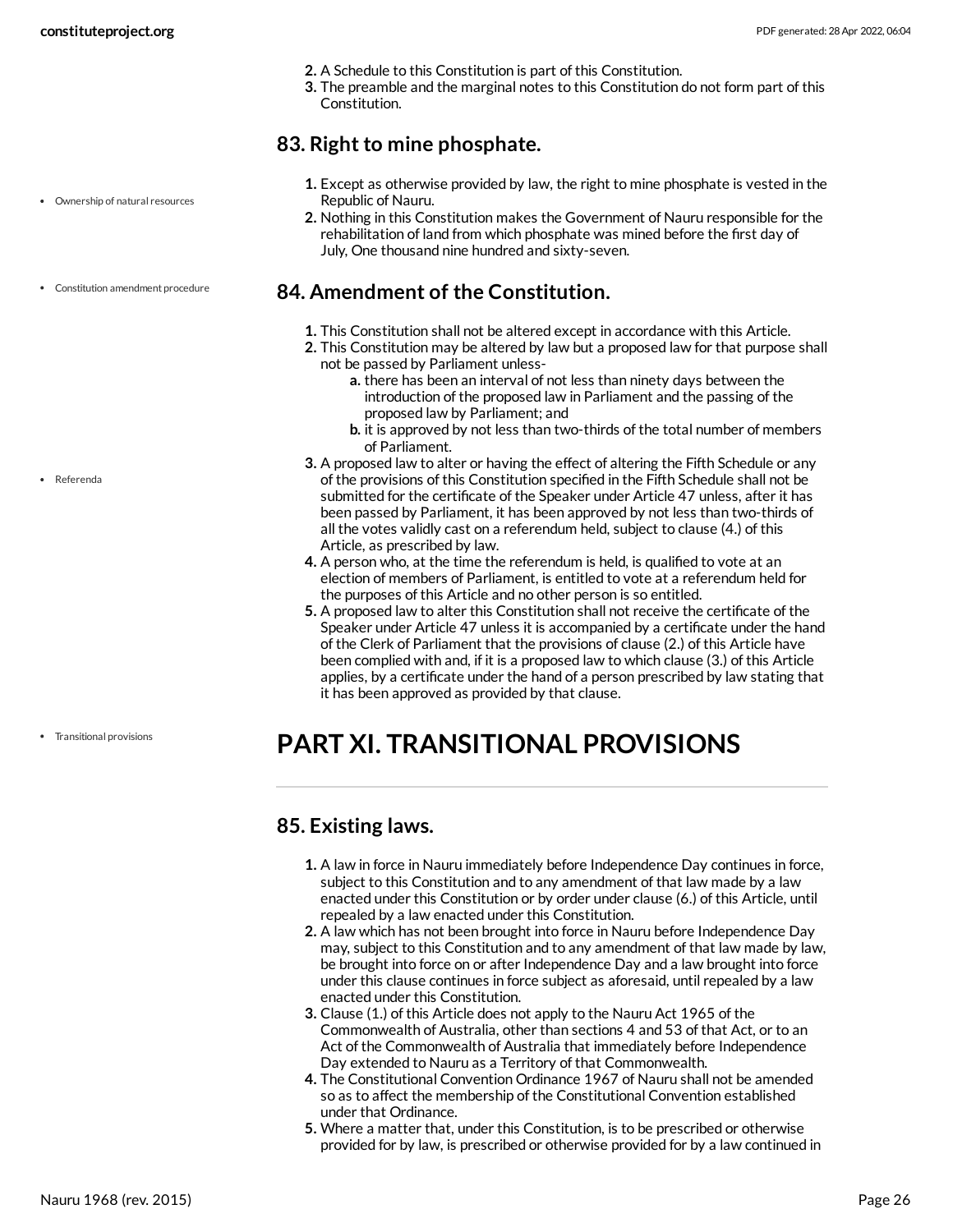- **5.** force by clause (1.) or (2.) of this Article, that matter has, on and after Independence Day, effect as if it had also been prescribed or provided for by a law enacted under this Constitution.
- **6.** For the purposes of bringing the provisions of an existing law into accord with the provisions of this Constitution (other than Part II. of this Constitution) the President may, except as otherwise prescribed by law, within a period of two years after Independence Day, make, by order published in the Government Gazette, such adaptations, whether by way of modification of, addition to or omission from those provisions, as he deems necessary or expedient and an order so made has effect, or shall be deemed to have effect, from and including such date, not being a date before Independence Day, as is specified in the order.

# <span id="page-26-0"></span>**86. Adaptation of existing laws.**

- **1.** Subject to this Constitution, a reference in a law continued in force by clause (1.) or (2.) of Article 85 to
	- **a.** the Governor-General of the Commonwealth of Australia; or
	- **b.** the Minister of State for Territories of the Commonwealth of Australia,

shall, unless the context otherwise requires, be read as a reference to the President.

- **2.** Subject to this Constitution, a reference in a law continued in force by clause (1.) or (2.) of Article 85 to the Administrator of the Territory of Nauru shall, unless the context otherwise requires, be read as a reference to the President or where responsibility for the administration of that law is assigned to a Minister under Article 23, to that Minister.
- **3.** Subject to this Constitution, a reference in a law continued in force by clause (1.) or (2.) of Article 85 to the Administrator of the Territory of Nauru acting in accordance with the advice of the Executive Council of the Territory of Nauru shall, unless the context otherwise requires, be read as a reference to the Cabinet.

# <span id="page-26-1"></span>**87. Existing public officers.**

- **1.** Subject to this Constitution and any law, a person who immediately before Independence Day holds or is acting in a public office shall, on and after Independence Day, hold or act in that office or the corresponding office established by this Constitution on the same terms and conditions as those on which he holds or is acting in the public office immediately before Independence Day.
- **2.** Nothing in this Article shall be construed as applying to a person who immediately before Independence Day holds or is acting in the office of Administrator, Public Service Commissioner or Official Secretary.

# <span id="page-26-2"></span>**88. Existing legal proceedings.**

All legal proceedings pending or incomplete in the Central Court of the Island of Nauru immediately before Independence Day shall stand removed to the Supreme Court, which shall have jurisdiction to hear and determine the proceedings and the judgments and orders of the Central Court of the Island of Nauru given or made before Independence Day shall have the same force and effect as if they had been delivered or made by the Supreme Court.

# <span id="page-26-3"></span>**89. The first Parliament.**

- **1.** The persons who were elected at the election conducted during January, One thousand nine hundred and sixty-eight at the instance of the Constitutional Convention to become members of the Legislative Assembly of Nauru on Independence Day are members of the first Parliament and shall be deemed to have been elected in accordance with this Constitution.
- **2.** The first Parliament came into existence on Independence Day under the name of the Legislative Assembly of Nauru and continues under the name of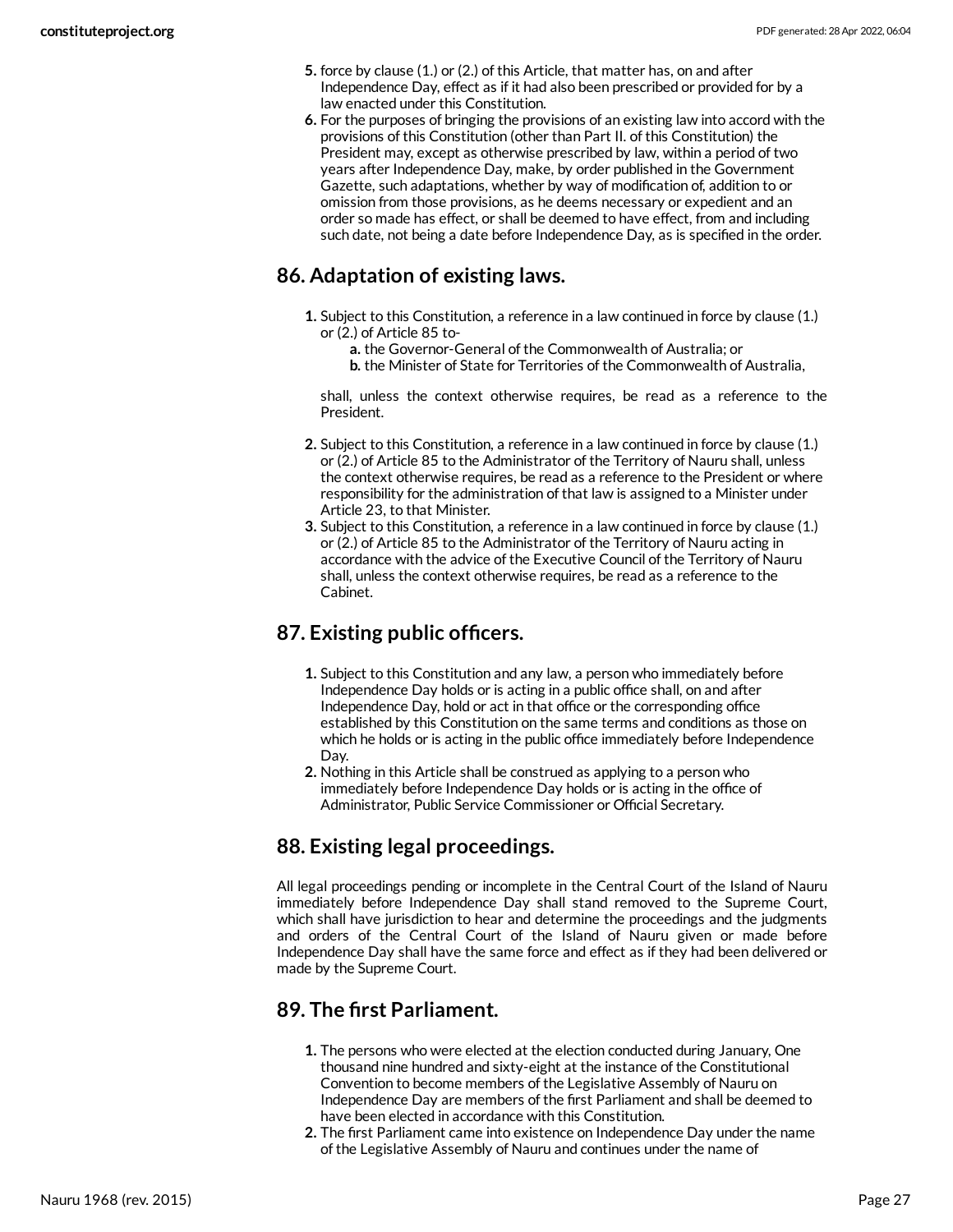- Legislative committees
- Immunity of legislators
- **2.** Parliament from and including the date on which this clause comes into operation.
- **3.** The first Parliament shall, unless sooner dissolved, continue for a period of three years from and including Independence Day and shall then stand dissolved.
- **4.** In this Article, "Constitutional Convention" means the Constitutional Convention established under the Constitutional Convention Ordinance 1967 of Nauru.

#### <span id="page-27-0"></span>**90. Powers, privileges and immunities of Parliament.**

Until otherwise declared by Parliament, the powers, privileges and immunities of Parliament and of its members and committees shall be those of the House of Commons of the Parliament of the United Kingdom of Great Britain and Northern Ireland and of its members and committees as at the commencement of this Constitution.

#### <span id="page-27-1"></span>**91. Vesting of property, etc.**

- **1.** All property and assets which, immediately before Independence Day, were vested in the Administrator of the Territory of Nauru or in the Administration of the Territory of Nauru, vest in the Republic of Nauru.
- **2.** All rights, liabilities and obligations of the Administrator of the Territory of Nauru or of the Administration of the Territory of Nauru, whether arising out of contract or otherwise, are rights, liabilities and obligations of the Republic of Nauru.

#### <span id="page-27-2"></span>**92. Constitutional Convention to continue in existence.**

- **1.** Notwithstanding the coming into force of this Constitution, the Constitutional Convention established under the Constitutional Convention Ordinance 1967 of Nauru shall, subject to this Article, continue in existence during the period of five months after Independence Day or, if the Constitutional Convention approves by resolution a shorter period, during that shorter period.
- **2.** The Constitutional Convention shall, in lieu of the powers held by it before Independence Day, have the powers conferred on it by clause (3.) of this Article.
- **3.** The Constitutional Convention may, during the period referred to in clause (1.) of this Article, by resolution approved by a majority of the members of the Constitutional Convention, alter any of the provisions of this Constitution other than this Article and clause (4.) of Article 85.
- **4.** In this Article, a reference to the members of the Constitutional Convention is a reference to the number of members of which it consists on the day on which the question arises.

#### <span id="page-27-3"></span>**93. Agreement of 14 November 1967 relating to Phosphate Industry.**

- **1.** The Agreement made on the fourteenth day of November, One thousand nine hundred and sixty-seven between the Nauru Local Government Council of the one part and the Partner Governments of the other part shall, on and after Independence Day, be construed as an agreement between the Government of the Republic of Nauru of the one part and the Partner Governments of the other part and all rights, liabilities, obligations and interest of the Nauru Local Government Council in or under that Agreement are, on and after Independence Day, rights, liabilities, obligations and interest of the Government of the Republic of Nauru.
- **2.** In clause (1.) of this Article, "Partner Governments" means the Government of the Commonwealth of Australia, the Government of New Zealand and the Government of the United Kingdom of Great Britain and Northern Ireland.

#### <span id="page-27-4"></span>**94. Financial provisions to 30 June 1968.**

Notwithstanding the provisions of Part VI. of this Constitution, no moneys shall be withdrawn from the Treasury Fund or any other fund referred to in Article 58 before the first day of July, One thousand nine hundred and sixty-eight, except-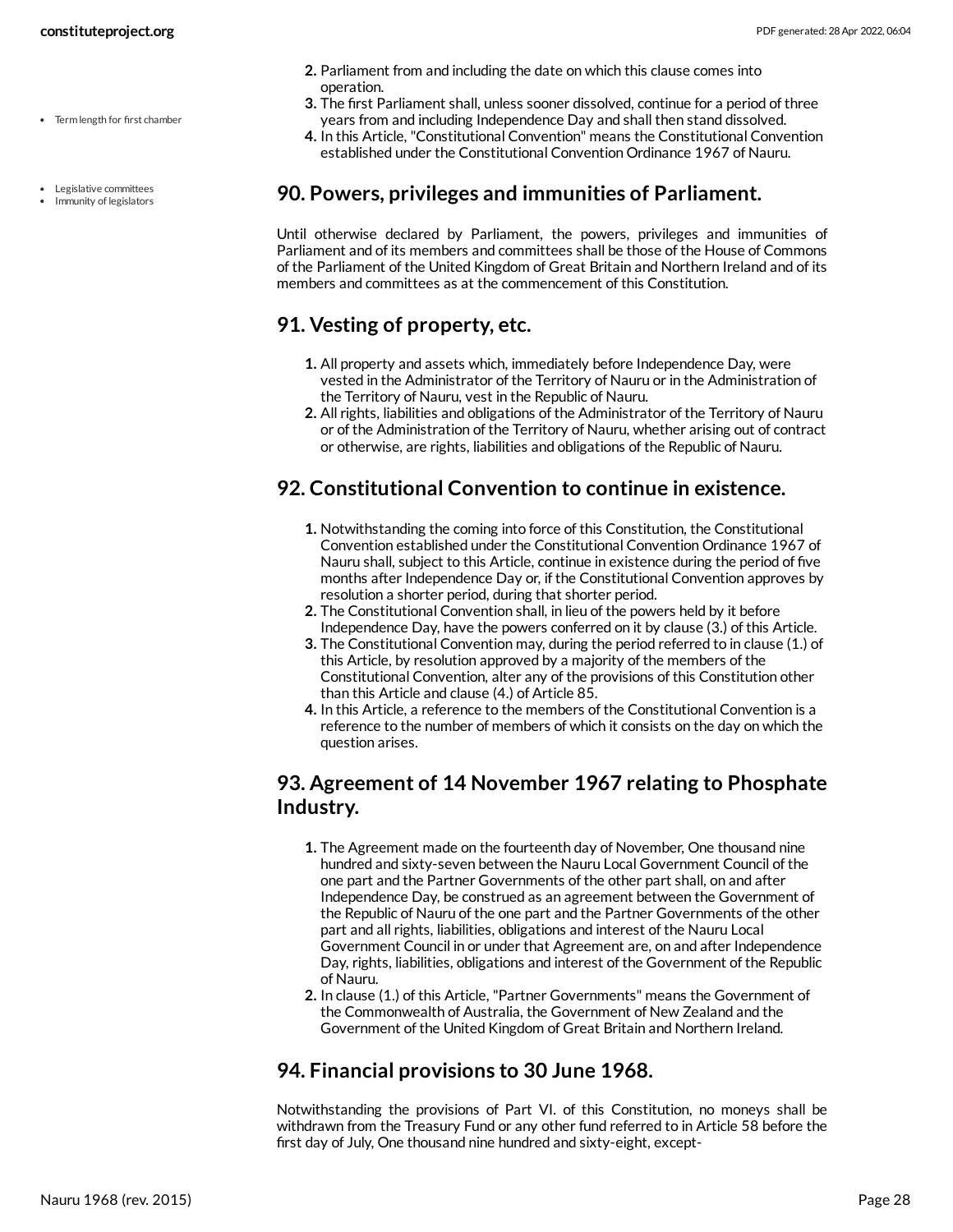- **a.** in accordance with the appropriations authorized under the Supply Ordinance 1967- 68 of Nauru or the Appropriation Ordinance 1967-68 of Nauru;
- **b.** for the purpose of allocating, in respect of each ton of phosphate shipped from Nauru before the first day of July, One thousand nine hundred and sixty-eight, to the funds or for the purposes specified in the Sixth Schedule the amounts so specified; or
- **c.** under a law enacted in accordance with Part VI. of this Constitution.

#### <span id="page-28-0"></span>**95. Transitional provision relating to judges of the Supreme Court.**

Notwithstanding clause (3.) of Article 49, until otherwise provided by law, a person is qualified to be appointed a judge of the Supreme Court if-

- **a.** he is or has been a judge of a court having jurisdiction in some part of the Commonwealth of Australia or in such other place as is approved by Parliament by resolution for the purposes of this Article; or
- **b.** he is entitled to practise as an advocate in or solicitor of such a court and has been so entitled for not less than five years.

#### <span id="page-28-1"></span>**96. Transitional provision relating to Chief Justice.**

- **1.** The powers and functions of the Chief Justice may, until the Chief Justice is first appointed, be exercised or performed by not less than three persons, being persons who, immediately before Independence Day, were magistrates of the Central Court within the meaning of the Nauru Act 1965 of the Commonwealth of Australia.
- **2.** Notwithstanding clause (1.) of this Article, the powers and functions of the Chief Justice under Articles 69 and 70 may, until the Chief Justice is first appointed, be exercised or performed by a person who, immediately before Independence Day, was a magistrate of the Central Court referred to in clause (1.) of this Article.

# <span id="page-28-2"></span>**97. Director of Audit.**

- **1.** Notwithstanding Article 66, until the Director of Audit is first appointed the Cabinet shall cause to be audited at least once in every year the public accounts of Nauru and the accounts of such public bodies as Parliament by resolution determines.
- **2.** The Cabinet shall cause a report on the results of an audit under clause (1.) of this Article to be laid before Parliament as soon as practicable after completion of the audit.

#### <span id="page-28-3"></span>**98. Transitional provision relating to Superannuation Board.**

- **1.** Until otherwise provided by law, the Superannuation Board established under the Superannuation Ordinance 1966 of Nauru consists of three persons appointed by the Cabinet, of whom one shall be chairman, one shall be an actuary or a person experienced in respect of the investment of moneys and one shall be a person who is a contributor within the meaning of that Ordinance elected by contributors in the manner prescribed by or under law.
- **2.** Notwithstanding clause (1.) of this Article and until otherwise provided by law, a person who, immediately before this clause comes into effect, is a member of the Superannuation Board referred to in clause (1.) of this Article, shall continue to be a member of the Superannuation Board.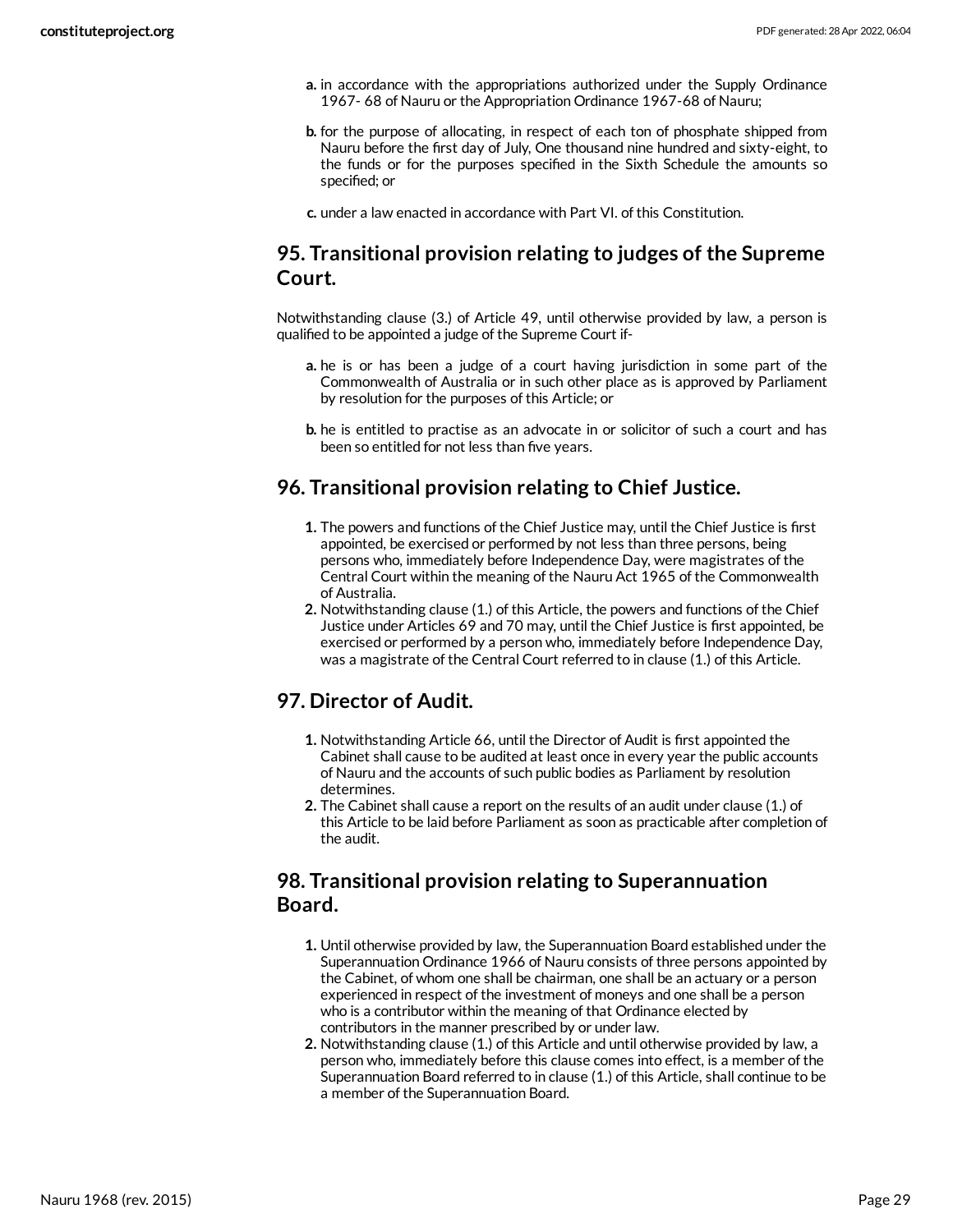#### <span id="page-29-0"></span>**99. Transitional provision relating to the first President and Cabinet.**

- **1.** Notwithstanding anything in Part III. of this Constitution, the first President shall be elected by Parliament at its first sitting held after this Article comes into effect.
- **2.** The powers and functions of the President and of the Cabinet may, until the first President is elected, be exercised or performed by the Council of State.
- **3.** In this Article, "Council of State" means the Council of State of Nauru in existence immediately before Part III. of this Constitution relating to the President and the Executive comes into effect.

#### <span id="page-29-1"></span>**100. Transitional provision relating to Chief Secretary.**

Notwithstanding Article 25, the person who, immediately before this Article comes into effect, holds the office of Chief Secretary shall hold the office of Chief Secretary established by this Constitution. [Inserted 17.5.68.]

# <span id="page-29-2"></span>**FIRST SCHEDULE. OATH (Article 18.)**

Oath of Member of Cabinet.

I, , swear by Almighty God that I will faithfully carry out my duties as a member of the Cabinet and that I will not improperly reveal any matters of which I have become aware by reason of my membership of the Cabinet. So help me God!

# <span id="page-29-3"></span>**SECOND SCHEDULE. DIVISION OF NAURU INTO CONSTITUENCIES AND NUMBER OF MEMBERS TO BE RETURNED BY EACH CONSTITUENCY (Article 28.)**

Constituency/District or Districts of Nauru comprised in Constituency/Number of Members to be returned by Constituency

- Aiwo/Aiwo/2
- Anabar/Anabar, Anibare, Ijuw/2
- Anetan/Anetan, Ewa/2
- Boe/Boe/2
- Buada/Buada/2
- Meneng/Meneng/2
- Ubenide/Baiti, Denigomodu, Nibok, Uaboe/4
- Yaren/Yaren/2

God or other deities

First chamber selection

God or other deities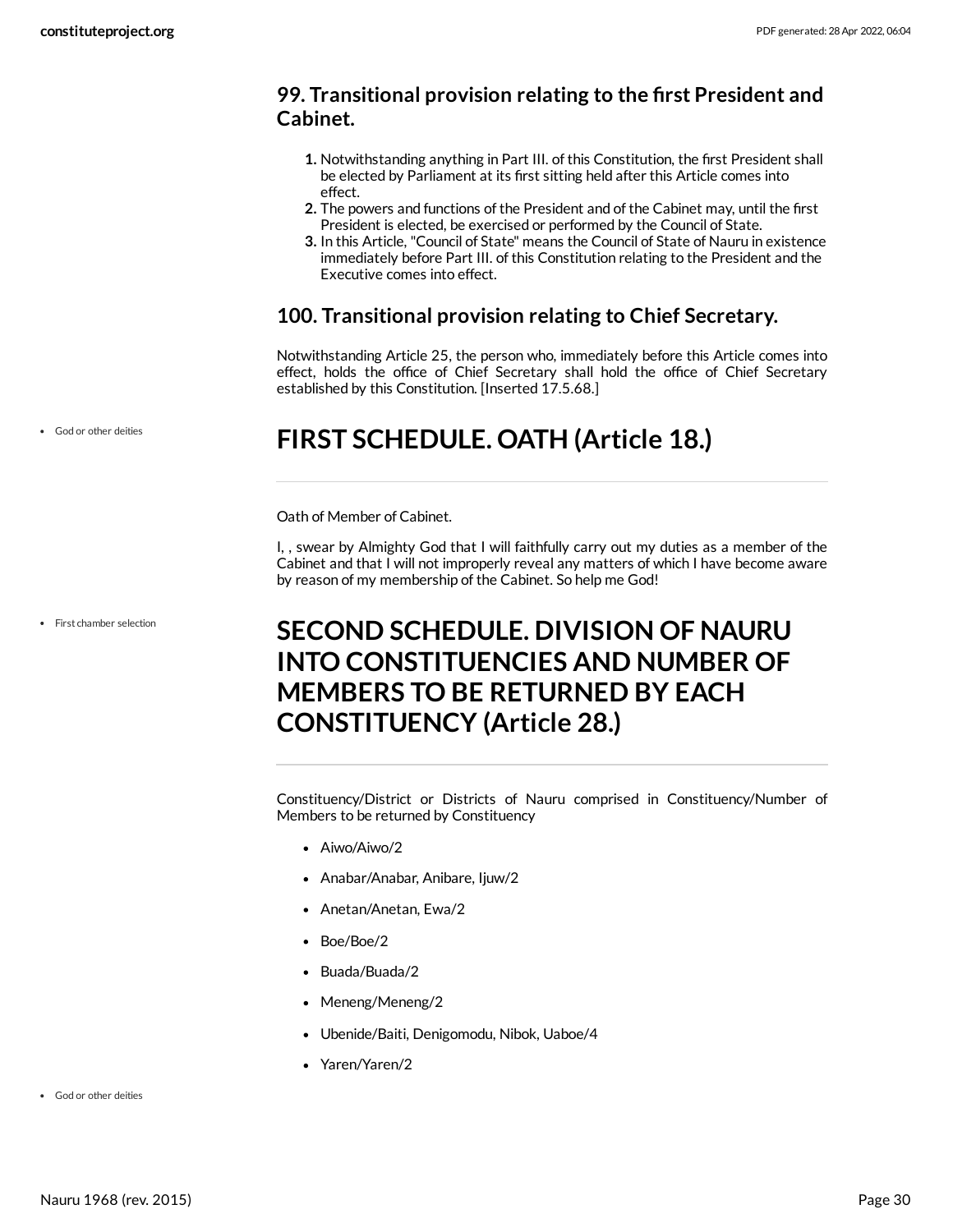# <span id="page-30-0"></span>**THIRD SCHEDULE. OATH (Article 43.)**

Oath of member of Parliament.

I, , swear by Almighty God that I will be faithful and bear true allegiance to the Republic of Nauru and that I will justly and faithfully carry out my duties as a member of Parliament of Nauru. So help me God! [Amended 17.5.68.]

God or other deities

# <span id="page-30-1"></span>**FOURTH SCHEDULE. OATH (Article 52.)**

Oath of Judge.

I, , swear by Almighty God that I will well and truly serve the Republic of Nauru in the office of \_\_\_\_\_ and that I will do right to all manner of people according to law, without fear or favour, affection or ill-will. So help me God!

Constitution amendment procedure

# <span id="page-30-2"></span>**FIFTH SCHEDULE. (Article 84.)**

**i.** Part I. **ii.** Part II. **iii.** Articles 16, 17. **iv.** Articles 26, 27, clause (7.) of Article 41. **v.** Articles 58, 59, 60, 62, 65. **vi.** Article 71, clause (1.) of Article 72. **vii.** Article 84. **viii.** Clauses (1.), (2.), (3.) and (5.) of Article 85. **ix.** Article 93.

# <span id="page-30-3"></span>**SIXTH SCHEDULE. Amount Fund or Purpose (Article 94.)**

\$

- 1.70 Long Term Investment Fund established under Article 62.
- 0.50 Nauruan Landowners Royalty Trust Fund for the benefit of owners of phosphate bearing lands.
- 0.60 Nauru Development Fund for promoting the economic development of Nauru.
- 0.80 Nauru Housing Fund for erecting, repairing or maintaining houses in Nauru.
- 0.20 Nauru Rehabilitation Fund for the purpose of restoring or improving the parts of the Island of Nauru that have been affected by mining for phosphate.
- 0.60 For payment to the owners of phosphate bearing lands leased to the British Phosphate Commissioners.
- 0.10 Nauru Royalty Fund for any of the purposes for which the Nauru Local Government Council is authorised by the Nauru Local Government Council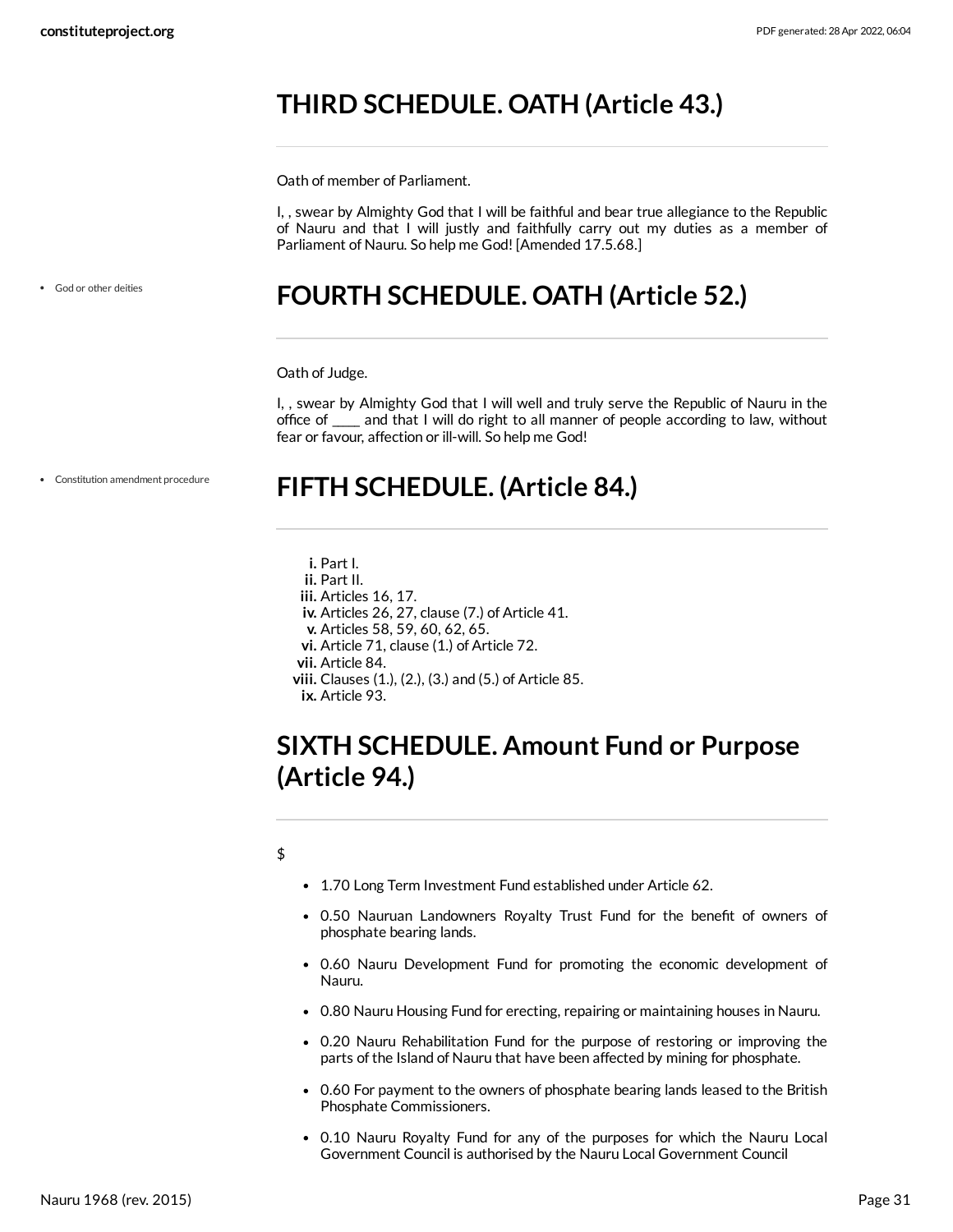Ordinance 1951-1967 of Nauru to expend moneys.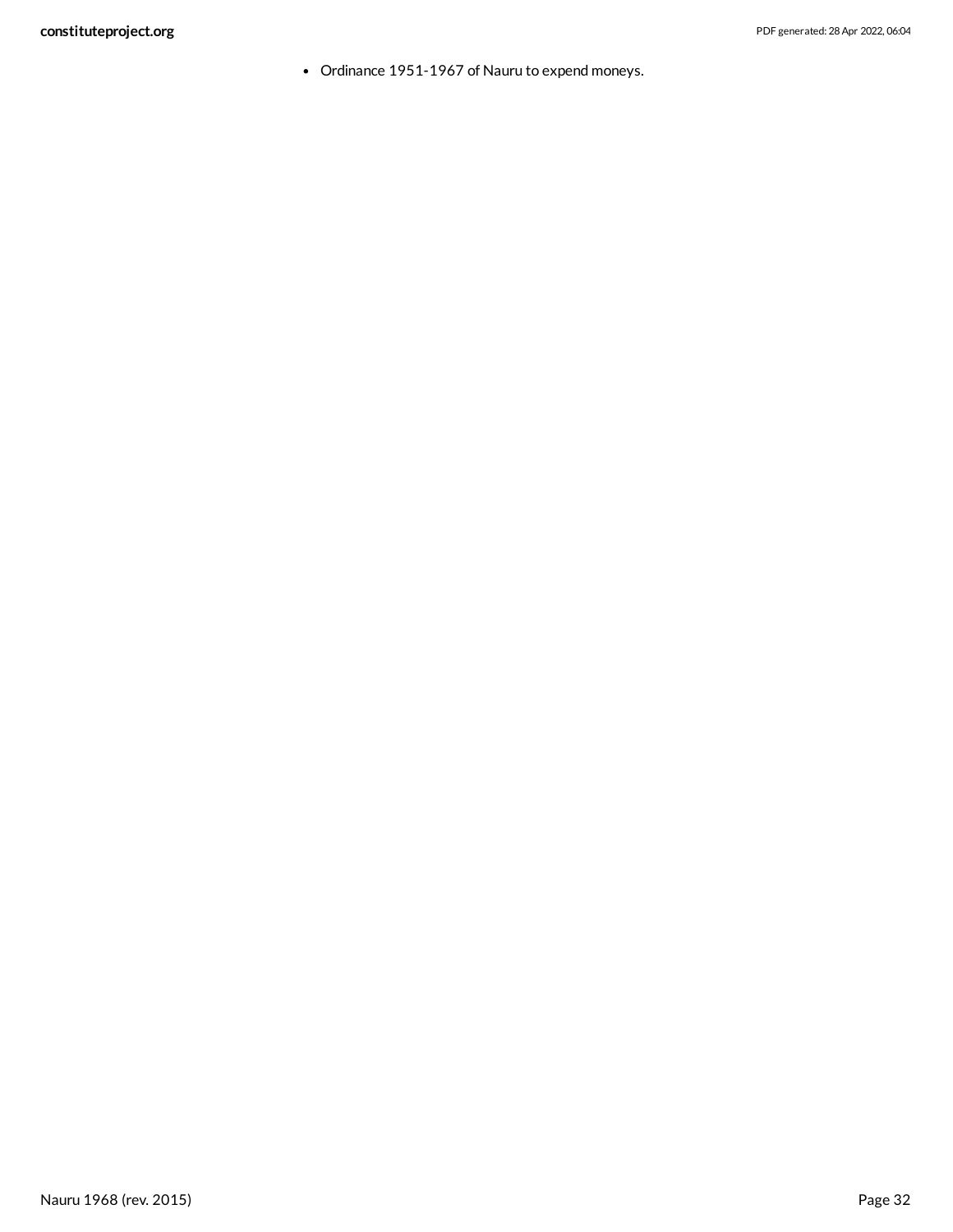# **Topic index**

| $\mathsf{A}$ |  |
|--------------|--|
|              |  |
|              |  |

#### C

#### D

# E

#### F

| Freedom of expression $\dots\dots\dots\dots\dots\dots\dots\dots\dots\dots\dots\dots\dots\dots\dots\dots\dots\dots$ |  |
|--------------------------------------------------------------------------------------------------------------------|--|
|                                                                                                                    |  |
|                                                                                                                    |  |

### G

#### H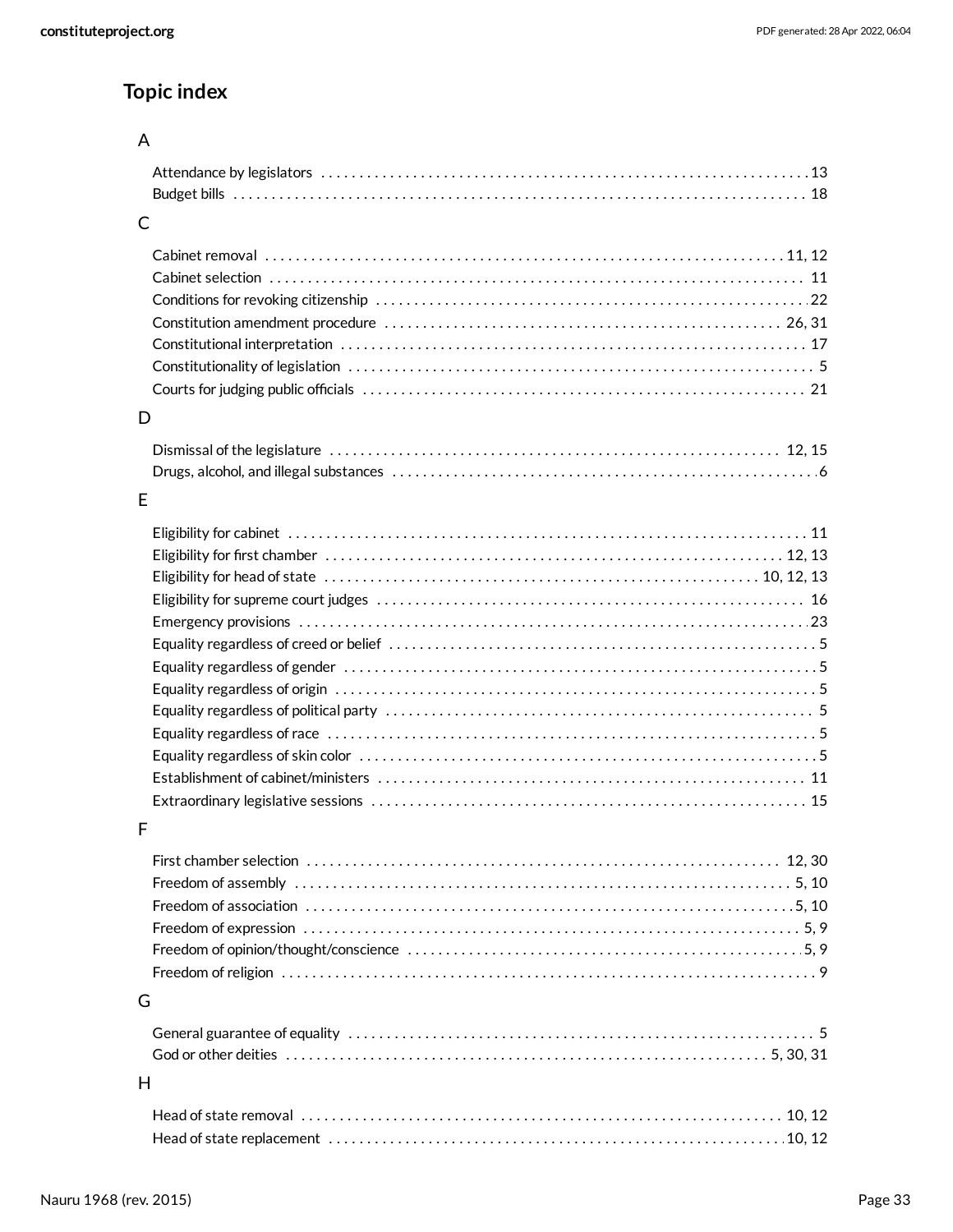| I            |
|--------------|
|              |
| J            |
|              |
|              |
| L            |
|              |
|              |
| M            |
|              |
|              |
|              |
| $\mathsf{N}$ |
|              |
|              |
| $\circ$      |
|              |
|              |
| P            |
|              |
|              |
|              |
|              |
|              |
|              |
|              |
|              |
|              |
|              |
|              |
|              |
|              |
|              |
|              |
| Q            |
|              |
| R            |
|              |
|              |
|              |
|              |